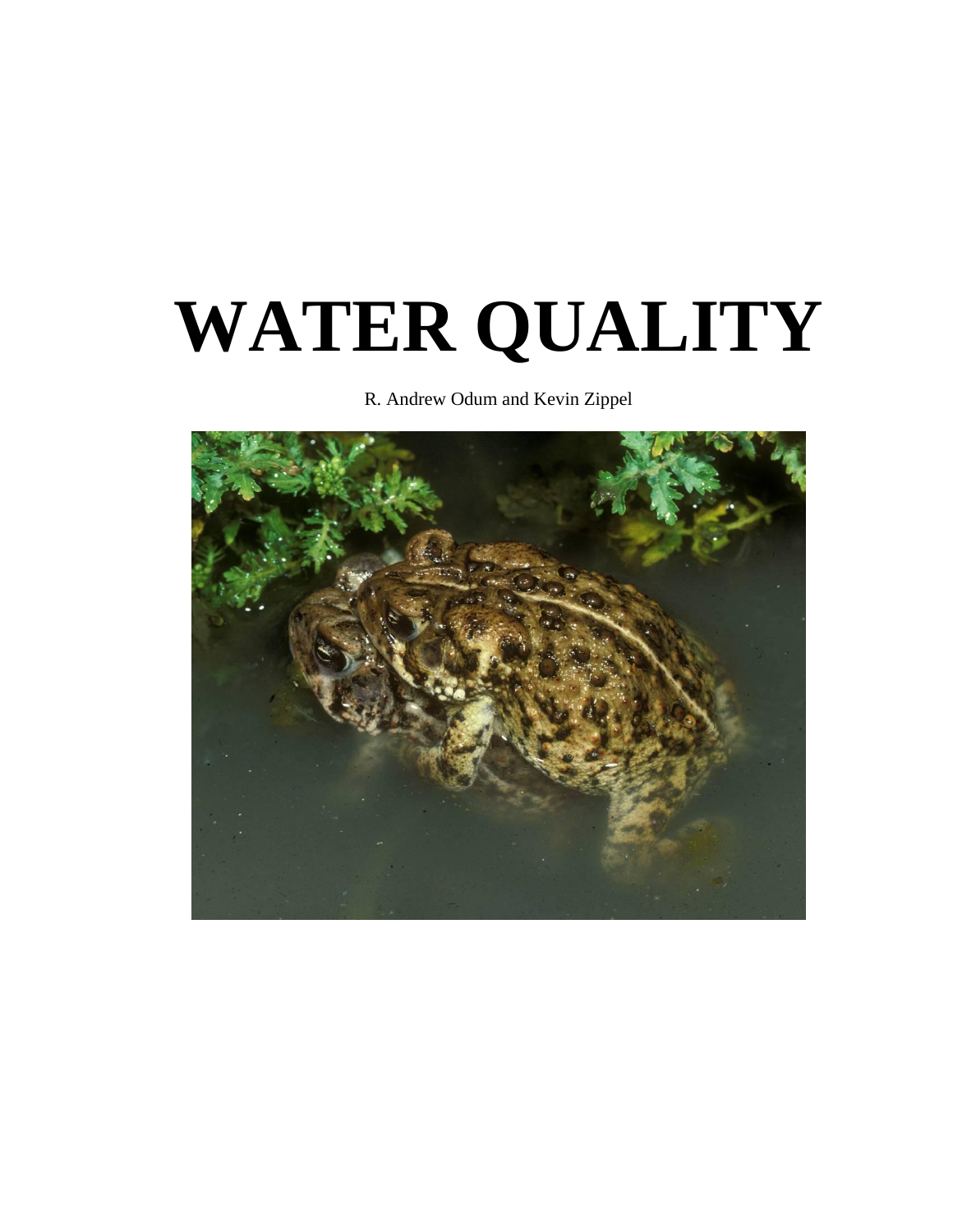## **Table of Contents**

| <b>Odum and Zippel Water quality</b> | Page 1 |
|--------------------------------------|--------|
|                                      |        |
|                                      |        |
|                                      |        |
|                                      |        |
|                                      |        |
|                                      |        |
|                                      |        |
|                                      |        |
|                                      |        |
|                                      |        |
|                                      |        |
|                                      |        |
|                                      |        |
|                                      |        |
|                                      |        |
|                                      |        |
|                                      |        |
|                                      |        |
|                                      |        |
|                                      |        |
|                                      |        |
|                                      |        |
|                                      |        |
|                                      |        |
|                                      |        |
|                                      |        |
|                                      |        |
|                                      |        |
|                                      |        |
|                                      |        |
|                                      |        |
|                                      |        |
|                                      |        |
|                                      |        |
|                                      |        |
|                                      |        |
|                                      |        |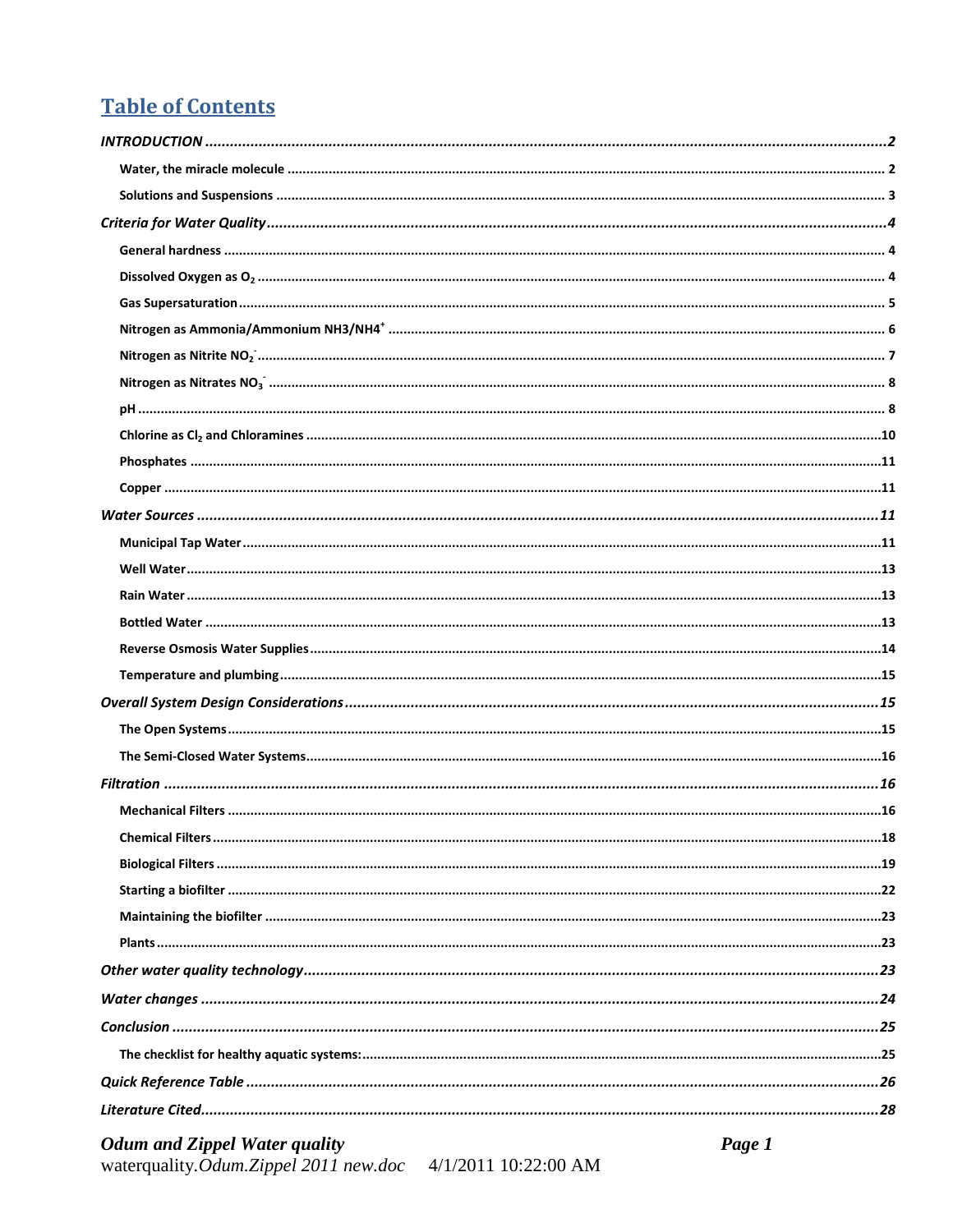## <span id="page-2-0"></span>**INTRODUCTION**

With its dual life cycle and anamniotic egg, the amphibian is more closely bound to a continuous supply of water than most other terrestrial vertebrate groups. This supply of water must meet certain minimal requirements to maintain the health and normal behavior of the organism. Water from either a natural source or a treated source (e.g., municipal water supply) is not a pure substance, but a suspension and solution of various organic and inorganic components. These additional substances in the water supply might be required to maintain the organism, might have no effect upon organism, or might be detrimental to the organism. The amphibian has invaded many different niches, and the individual water requirements for a specific organism are species dependent in many cases, perhaps subspecific in some cases. The overall concentrations of these substances in a supply of water are conveniently grouped together under the term "water quality." This includes all aspects of the water (e.g., pH, inorganic salts, organic compounds, metabolic waste products, dissolved gases, and bacterial suspensions).

Extensive work has been done in the field of aquaculture to quantify the relationship of water quality and health of fishes and some invertebrates (U.S. E.P.A., 1976). With the recognition of declining amphibian populations over the last decade, there has been a greater concentration on water quality and the Amphibia. The purpose of this monograph is to provide a basic understanding of water quality for amphibian keeper. This paper is not a complete representation of the exact state-of-the-art of aquaculture; instead, the authors hope to convey the principles that govern water quality management. A quick reference table is also provided that includes some generally accepted values for common water quality parameters. These values can be used to help evaluate water quality for animals in your charges.

#### <span id="page-2-1"></span>*Water, the miracle molecule*

Water is the most abundant compound found on the surface of Earth. Its commonness often overshadows its uniqueness as a principal component of life. Without water, and its special physical and chemical properties, life could not exist. What are some these properties that make water so important for life?

First, water is an excellent solvent, but not too excellent. Almost all of the chemical reactions associated with life take place in water, which constitutes over 90% of protoplasm. Many compounds and elements dissolve readily in water while many other molecules do not. This allows for both the chemistry and the structure of life. It also facilitates the transfer of other chemicals from the outside environment to the inner workings of organisms.

Water is a clear, colorless, tasteless liquid that freezes at  $0^{\circ}$ C and boils at  $100^{\circ}$ C in one atmosphere of pressure. It is most dense at  $4^{\circ}C$ , a property that allows ice to float. This is an unusual property for any substance. In aquatic ecosystems such as ponds, the less dense ice forms on the top surface, protecting many species in the liquid medium below. Pure water is a very poor conductor of electricity, but when other substances are dissolved in water, its conductivity increases markedly. This property is used to quickly determine the amount of dissolved ions by measuring conductivity.

One liter of water has a mass of one kilogram  $(=1g/ml)$ . This may appear to be a small amount, but animal enclosures can contain substantial quantities of water that add up to considerable mass. For example, one gallon of water weighs about eight pounds, so a 100 gallon tank contains ~800 pounds of water. A thousand gallon tank contains 4 tons of water! When designing amphibian enclosures, these great weights must be considered in both the structure of the enclosure, and the base and foundation that the enclosure rests upon.

It is common knowledge that water is made up of two hydrogen atoms and one oxygen atom, represented by the formula  $H_2O$ . This simplified formula conveys only part of the story. Water is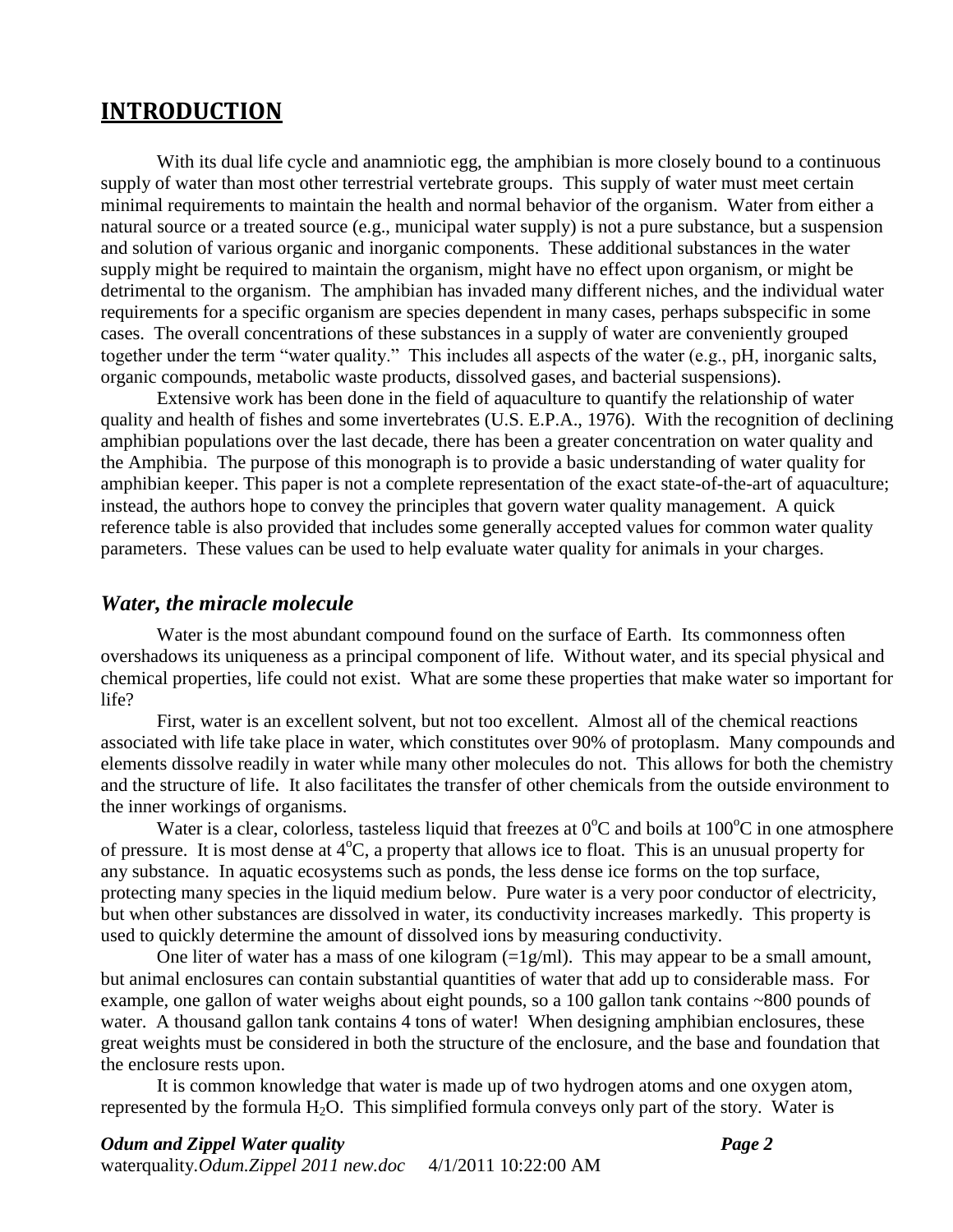structured in a way that the oxygen has a negative charge and the two hydrogens are positively charged creating a polar molecule. A much better representation of water is seen in Figure 1.

#### *Figure 1 - The structure of the water molecule. Two hydrogen atoms are bound to one oxygen atom by covalent bonds. The resulting molecule has positive and negative electrical poles that attract other atoms.*



The positive and negative areas attract oppositely charged atoms and molecules, making water an excellent solvent for other polar molecules such as alcohols, aldehydes, etc. It also is excellent solvent for many inorganic salts such as sodium chloride, calcium chloride, sodium carbonate, etc. Alternatively, molecules that are not polar and have no charged areas such as oils, hydrocarbons, etc., are not readily dissolved in water. Very large molecules, such as proteins, are also insoluble in water, but still interact with water at specific sites of the molecule.

#### <span id="page-3-0"></span>*Solutions and Suspensions*

Before we continue our discussion of water quality, it would be advantageous to discuss the differences between materials that are in true solution and those that are in suspension. In particular, we are interested in solutions and suspensions where water is the dissolving medium or solvent (referred to as aqueous). Protoplasm, the substance of living organisms, is a mixture of both aqueous suspensions and aqueous solutions.

True solutions are homogenous mixtures on the molecular level. Individual molecules of a dissolved substance (solute) loosely bond to the solvent molecules, creating a uniform mixture. Solvent and solute molecules intermingle and move freely about together. In some cases such as dissolved salts in water, the solute molecules may break up into positive and negative components called ions. These ions are attracted to the positive and negative areas of the polar water molecule. When ions are present, water becomes more conductive of electricity. Molecules in solution cannot be removed by mechanical filtration; a chemical filter is necessary.

Suspensions are a mixture of larger particles in a fluid medium. When you place dirt into water and mix it vigorously, it forms a suspension of particles. These particles can be separated out by gravitational pull or mechanical filtering. There is no direct bonding between the molecules of the solvent and the suspended material. An easy test to see if a mixture is a true solution is to shine a thin beam of light through the liquid. If the beam is visible in the liquid from the reflection off the particles, it is a suspension. The smaller molecules do not reflect light in a solution, thus the beam is invisible.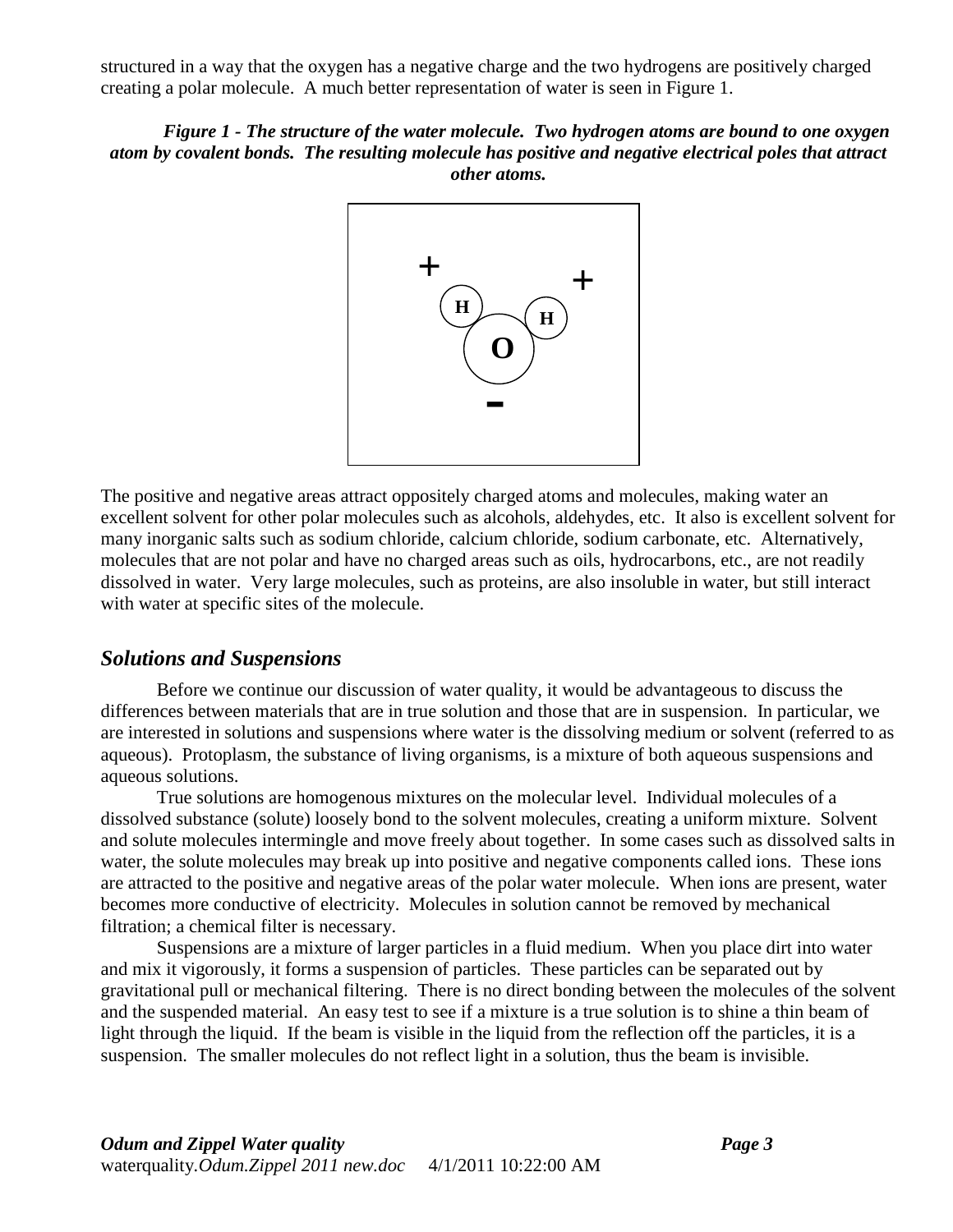## <span id="page-4-0"></span>**Criteria for Water Quality**

The following is a brief account of the most common parameters of water quality that affect the health of organisms in captivity. Each account will include information concerning the overall effect that these parameters will have upon the environment within an enclosure. Each of these parameters can be easily monitored by commercially available test kits that are sold by aquarium stores and scientific supply houses at a reasonable cost. Other more advanced instrumentation, such as spectrophotometers and pH meters, is also available. These provide more accurate and precise assays of water quality parameters

#### <span id="page-4-1"></span>*General hardness*

General hardness (GH) is a measure of the amount of minerals dissolved in the water, primarily calcium and magnesium. It is measured in degrees of hardness (dGH). Many amphibians prefer moderately soft water (with little dissolved calcium and magnesium); however, it is always best to consider the natural habitat of the species in question. Is the animal from a river fed primarily by rainwater (soft), or from lakes in limestone bedrock (hard)? Water can be hardened by adding calcium and magnesium salts: about one gram of mixed calcium chloride and magnesium sulfate (mixed 6:7 by weight) will raise 10 gallons of water by 1 dGH and provide an ideal calcium to magnesium ratio (3:1). Water can be softened by diluting with distilled, reverse osmosis, or deionized water. Changes in hardness occur linearly, so diluting 6 dGH water with pure water by 50% gives 3 dGH. Changing water hardness can also affect pH, and vice versa. Make changes slowly and test often. Beware when using household water softeners – they replace hard water minerals with salt (sodium chloride), which can, in high concentrations, dehydrate amphibians.

#### <span id="page-4-2"></span>*Dissolved Oxygen as O<sup>2</sup>*

The concentration of dissolved oxygen (hereafter DO) should be great enough to maintain an overall aerobic environment for aquatic vertebrates, invertebrates, and bacteria. DO is particularly important for gill breathing animals such as fish, larval amphibians, and aquatic paedomorphic adult forms. Important bacteria for maintaining a suitable environment for amphibians include several groups that are commonly present and metabolize organic matter using the dissolved oxygen. If the level of DO falls too low, anaerobic decomposition of organic matter will take place resulting in the unwanted production of noxious gasses (e.g., hydrogen sulfide, a very toxic compound with the characteristic smell of rotten eggs) as well as carbon dioxide and methane (EPA, 1976). The removal of organic metabolic waste products by oxidation must also take place in aerobic conditions (e.g., nitrifying - refer to biofilters) [\(Stickney, 1979\)](#page-29-0). Dissolved oxygen therefore has a double function; it is necessary for respiration of the amphibian in the enclosure and for maintaining a clean, unpolluted environment.

Oxygen enters water primarily through two methods: the direct dissolving of oxygen from the air via aeration or as a biological by-product of photosynthesis from bacteria, algae, and plants. One method of promoting gas exchange between water and air is by bubbling air through the water (aeration). This helps break the surface film between the water and the air allowing the exchange of gases. The majority of the exchange of gases does not take place at the interface of the bubble and the water, but at the water surface where these bubbles break the film that covers the water. Any method of breaking this surface film will aid in the exchange of gases between air and water (e.g., any type of surface agitation). The amount of surface area in a tank is thus important for promoting gas exchange. High narrow tanks have less area at the water/air interface, and thus less oxygen absorption. Low wide tanks have better gas exchange.

#### *Odum and Zippel Water quality Page 4* waterquality*.Odum.Zippel 2011 new.doc* 4/1/2011 10:22:00 AM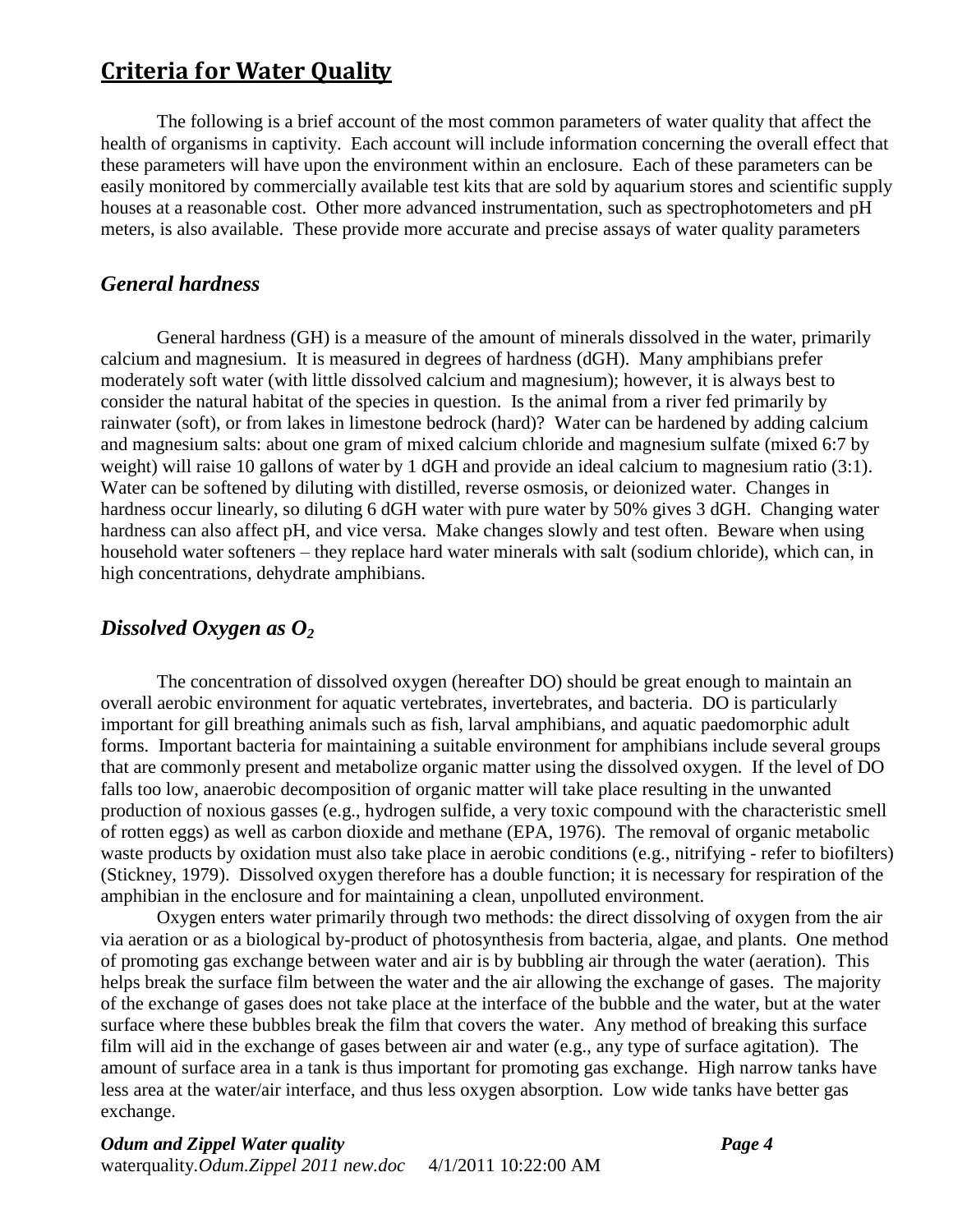The biological introduction of oxygen into water by green plants and algae is cyclic due to the nature of the light and dark functions of photosynthesis. Oxygen is produced in the presence of light during the day through the reduction of carbon dioxide. At night, oxygen is consumed by the plants for metabolic functions. For this reason, oxygen levels often peak at the end of the day, then drop through the night, until the next morning when the light cycle starts again. The best time to check DO levels is early in the morning (before photosynthesis replenishes the depleted oxygen supply) to determine if there are sufficient levels of oxygen to maintain aerobic conditions throughout the night [\(Stickney, 1979\)](#page-29-0).

Dissolved oxygen is in dynamic equilibrium between the rate that oxygen enters the water and the rate it is removed. The major factors that affect oxygen entering the water are the rate of dissolving at the water/air interface and organic oxygen production. The factors that remove oxygen from the water are consumption by aerobic organisms through respiration and removal of oxygen by certain inorganic compounds. The sum of the removal of oxygen by respiration and these inorganic compounds is considered together as the biochemical oxygen demand (BOD). To maintain aerobic conditions in the water, the BOD must equal the oxygen entering the water in a certain period of time (e.g., 24 hours). This does not mean that oxygen input and output must be continuously equal; one is likely to exceed the other at any time without consequence, as long as the level of DO does not drop to a critical level.

Another factor that affects oxygen levels in water is the overall solubility of  $O_2$  in water (measured as the saturation concentration when no more oxygen will dissolve). As the temperature of water increases, oxygen solubility decreases (11.3 mg/l at  $10^{\circ}$ C and 7.3 mg/l at  $32^{\circ}$ C at one atmosphere pressure). Changes in temperature can dramatically change the DO in a system. If the temperature in a system rises, the equilibrium between metabolic use of oxygen, the biological production of oxygen, and the dissolving of oxygen at the water surface may destabilize, resulting in the depletion of the oxygen resource and an anaerobic environment.

Information regarding the minimum levels of DO for amphibian species is scant, with most work being performed with fish species. Wheaton (1977) concluded that aquaculture animals showed no signs of stress with DO levels greater than or equal to 5 mg/1 although previous workers have shown increased mortality or retarded development in fish embryos with reduced DO levels of 5 to 6 mg/1 (Seifert and Spoor, 1974; Seifert et al., 1975; [\(Brungs, 1971;](#page-28-1) [Carlson and Siefert, 1974\)](#page-28-2); Guligov, 1969). This information suggests that an adequate level of DO for an adult form may be insufficient for the larval form of the same species. This may be important for breeding some aquatic spawning amphibians (e.g., many species of anurans or salamanders) where the adult animals appear to be healthy, but their newly deposited eggs die in early development. In later developmental stages, some anuran larvae appear to be less susceptible to low oxygen conditions than many fish by directly forcing air over the gills at the water surface [\(Odum et al., 1984\)](#page-29-1). In a more recent water quality study of the glass frog *Cochranella granulosa* [\(Hoffmann, 2010\)](#page-28-3) that examined the effects of waste nitrogen in water relative to levels of dissolve oxygen, it was discovered that larvae developed quicker and used food resources more efficiently in anaerobic conditions. This may be a special adaptation to exploit low oxygen refugia in stream bottoms. Dissolve oxygen can be measured by a meter or spectrophotometer.

## <span id="page-5-0"></span>*Gas Supersaturation*

Tap water and well water can be supersaturated with dissolved gases (especially nitrogen and carbon dioxide, but sometimes even oxygen), which when exposed to aquatic animals, can cause gasbubble disease, a condition similar to the bends in divers. Supersaturation is generally problematic only in the winter when the water is especially cold and capable of holding higher levels of dissolved gases. This condition is exacerbated when water is pressurized for transfer in piping. The treatment for supersaturation is degassing. This can be accomplished by aerating the water, heating the water, or just allowing the water to stand until it reaches equilibrium with the surrounding air. Aerating water to remove gas might seem counterintuitive, but remember that the water is supersaturated from being under pressure, and aeration at atmospheric pressure will bring the water back to equilibrium at atmospheric

*Odum and Zippel Water quality Page 5* waterquality*.Odum.Zippel 2011 new.doc* 4/1/2011 10:22:00 AM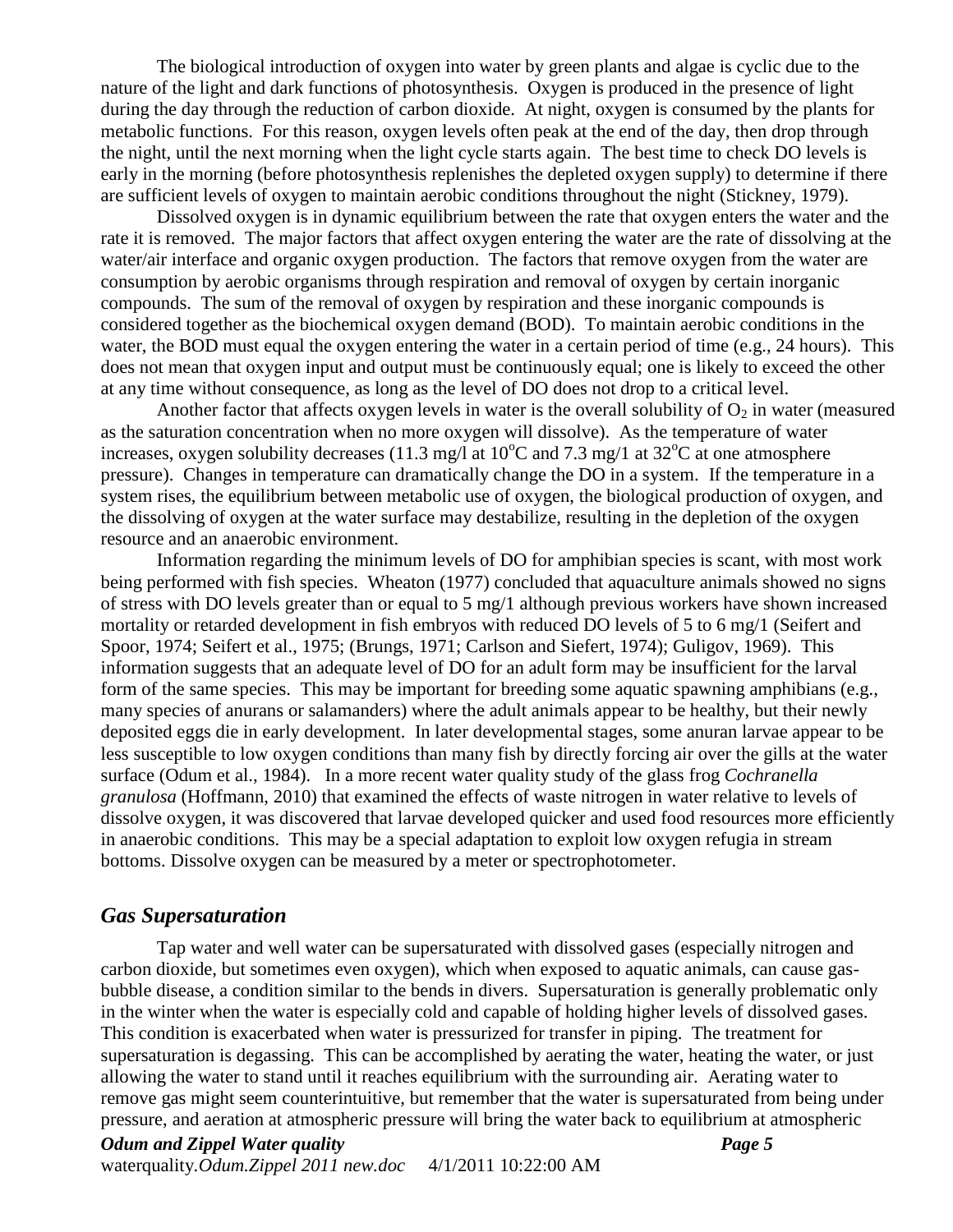pressure quickly. Heating the water to room temperature will lower its ability to hold dissolved gases. Anyone who has allowed a tank full of cold tap water to heat-up and observed the formation of tiny air bubbles on the glass is familiar with this process. Similarly, water heated for boiling first releases the dissolved gas as tiny bubbles on the vessel walls before reaching the boiling point.

## <span id="page-6-0"></span>*Nitrogen as Ammonia/Ammonium NH3/NH<sup>4</sup> +*

Ammonia generally enters the aquatic environment as a metabolic waste product of respiration (the majority of metabolic wastes from amphibian larvae and gill breathing adult amphibia are in the form of ammonia) and from the bacterial decomposition of organic matter. Urea and uric acid wastes excreted by organism are also readily reduced to ammonia by bacteria. This is obvious to the reptile keeper who has cleaned uric acid from a water bowl and has noticed the distinct ammonia smell. Ammonia may also be present in municipal water supplies, especially if chloramines are used as an antibacterial agent. Chloramines will be discussed in detail in the section on chlorine.

Experimentation on fish has shown ammonia to be an extremely toxic compound with lethal concentration as low as 0.2 mg/1 for rainbow trout fry (*Salmo gairdmeri*) [\(Liebmann, 1962\)](#page-29-2) and only slightly higher concentrations have been noted to kill Atlantic salmon (*Salmo solar*) [\(Herbert and](#page-28-4)  [Shurben, 1965\)](#page-28-4) and adult rainbow trout [\(Ball, 1967\)](#page-28-5). There is evidence that suggest that many amphibian species may be more tolerant to ammonia than fish. Leopard frog larvae (*Rana pipiens*) exposed to ammonia concentrations as high as 1.5mg/l showed little evidence of reduced growth or increased developmental problems. In comparison, toxic effects in green frogs (*Rana clamitans*) were only seen at concentrations over 0.6mg/l, while American toads (*Bufo americanus*) were tolerant of concentrations up to 0.9mg/l [\(Jofre and Karasov, 1999\)](#page-28-6). There may be a relationship between the environment of the tadpoles and the tolerance to NH3. Species such *R. pipiens* and *B. americanus* that often breed in ephemeral pools, which may start to dry and become more polluted during the development of the larvae, seem more tolerant to ammonia toxicity. In one interesting study of African reedfrog (hyperoliids) larvae, high ammonia levels during development was correlated to increased tolerance to dryer harsher conditions at metamorphosis, resulting in higher survivorship [\(Schmuck et al., 1994\)](#page-29-3).

In an aqueous solution, ammonia has two forms: the unionized ammonia molecule  $NH<sub>3</sub>$  that is extremely toxic and the notably less but still dangerously toxic ionized ammonium in  $NH_4^+$ . Tabata [\(1962\)](#page-29-4) reported that  $NH_3$  was 50 times more toxic to fish than the ionized form ammonium. These two forms of ammonia are in equilibrium in aqueous solutions that is both temperature and pH dependent.

 $NH_3 + H_2O \quad \Longleftrightarrow \quad NH_4^+ + OH^-.$ 

As the temperature increases and the water becomes more basic (pH rises above 7), the left side of the equation is favored, increasing the concentration of the toxic ammonia molecule. High temperatures further exacerbate the situation because of the increased metabolism of animals held in the enclosure. Conversely, as temperatures and pH fall (more acidic), the toxic ammonia is transformed into the less toxic ammonium ion (NH<sub>4</sub><sup>+</sup>). Emerson, et al [\(1975\)](#page-28-7) experimentally established this relationship (see Table 1). Most assay methods measure total nitrogen of both ammonia and ammonium together. To determine the true potential toxicity of the test results, pH and temperature must also be measured. Table 1 can then be used to establish the amount of the more toxic ammonia in the water environment.

Ammonia is removed from the aquatic environment efficiently by certain bacteria. This is the basis of biological filtration and will be discussed in detail in the section dealing with methods and types of filtration. In an emergency, it can be removed with large water changes or chemical resins like AmLock or AmRid or similar products.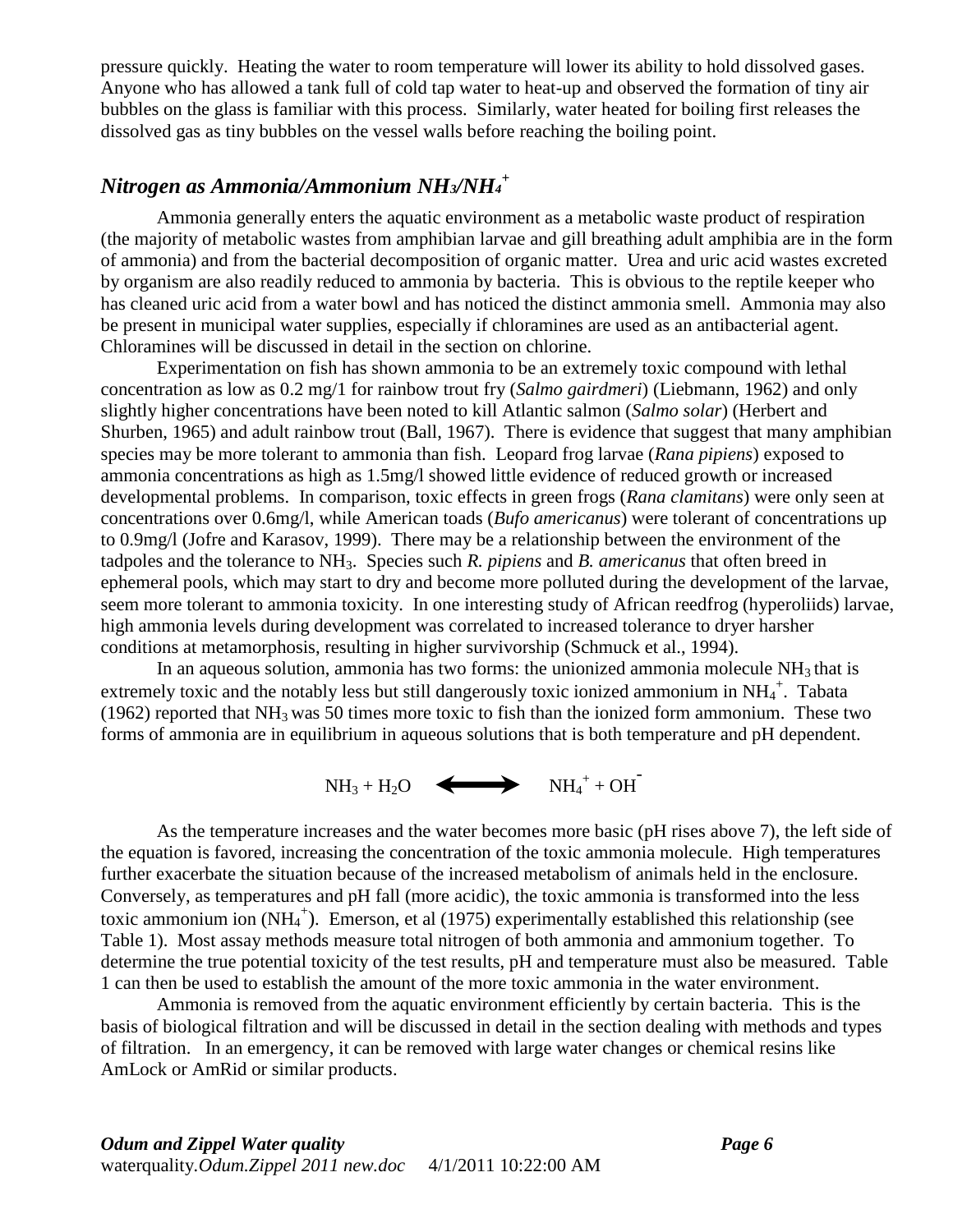#### **TABLE 1**

|             | More Acid |       |       |      | pH<br><b>More Basic</b> |     |     |     |     |     |
|-------------|-----------|-------|-------|------|-------------------------|-----|-----|-----|-----|-----|
|             |           | 6.0   | 6.5   | 7.0  | 7.5                     | 8.0 | 8.5 | 9.0 | 9.5 | 10  |
| $\rm ^{0}C$ | 5         | 0.013 | 0.040 | 0.12 | 0.39                    | 1.2 | 3.8 | 11. | 28. | 56. |
|             | 10        | 0.019 | 0.059 | 0.19 | 0.59                    | 1.8 | 5.6 | 16. | 37. | 65. |
|             | 15        | 0.027 | 0.087 | 0.27 | 0.86                    | 2.7 | 8.0 | 21. | 46. | 73. |
|             | 20        | 0.040 | 0.13  | 0.40 | 1.2                     | 3.8 | 11. | 28. | 56. | 80. |
|             | 25        | 0.057 | 0.18  | 0.57 | 1.8                     | 5.4 | 15. | 36. | 64. | 85. |
|             | 30        | 0.080 | 0.25  | 0.80 | 2.5                     | 7.5 | 20. | 45. | 72. | 89. |

#### *Percentage un-ionized (i.e., more toxic) ammonia in aqueous ammonia solutions as a function of pH and temperature*

[\(Emerson et al., 1975\)](#page-28-7)

## <span id="page-7-0"></span>*Nitrogen as Nitrite NO<sup>2</sup> -*

Nitrites  $(NO<sub>2</sub><sup>-</sup>)$  are formed in the aquatic environment by the oxidation of ammonia/ammonium by nitrifying bacteria (the first step of biological filtration). The toxicity of nitrites in the aquatic environment is similar to that of free molecular ammonia; however, the mechanism of action upon an organism is extremely different. The nitrite ion  $(NO<sub>2</sub>)$  bonds with hemoglobin in the blood to form methemoglobin, which impairs oxygen transport by erythrocytes (EPA, 1976). There has been little work on nitrite toxicity in amphibians, so we have drawn some insight from the numerous fish studies published. Russo et al. [\(1974\)](#page-29-5) experimented extensively with rainbow trout (*Salmo gairdneri*) and found minimum lethal levels at 0.14 mg/1 over a 10 day period. Salmonid fish seem to be especially sensitive to nitrite poisoning as established by Klingler [\(1957\)](#page-28-8) who showed that the minnow (*Phoxinum laevis*) could tolerate many times these concentrations (animals could tolerate 10 mg/1 for 10 days).

Species specific toxicity of nitrites has also been observed in amphibians. Nitrite concentrations of 0.88mg/l were seven times more toxic to the spotted frog (*Rana pretiosa)* than the red-legged frog *(Rana aurora*) and pacific treefrog (*Hyla regilla*) [\(Marco et al., 1999\)](#page-29-6). A recent study performed on the glass frog *Cochranella granulosa* larvae suggests that ammonia is much less toxic to this species than nitrites. Larvae reared in an anaerobic environment, which prevented the oxidation of ammonia into nitrites, had significantly lower levels of blood methemoglobin (2.3%) than animals reared in an oxygenated aerobic environment (19.3%) [\(Hoffmann, 2010\)](#page-28-3). In a fully functional biological filtration system, the nitrites would be immediately oxidized into nitrates (see [biological filtration section\)](#page-19-0). This suggests that a partial functional biological filtration system may be more detrimental than no biological filtration at all. It also suggests that anaerobic conditions are not necessarily undesirable for the rearing of larvae adapted to these conditions.

Huey, D. and T. Beitinger [\(1980\)](#page-28-9) determined that there was a relationship between the nitrite toxicity in *Ambystoma texanum* larvae and chloride (Cl<sup>-</sup>) concentrations. The 96 hour LC50 was 1.09 mg/l nitrite in the absence of chlorides. Nitrite toxicity was greatly reduced with the addition of chlorides at 300mg/l. These larvae tolerated 10mg/l nitrite without any mortality. These findings suggest a potential treatment for water treatment to reduce, or eliminate the toxic effects of nitrites in amphibian tanks.

#### *Odum and Zippel Water quality Page 7*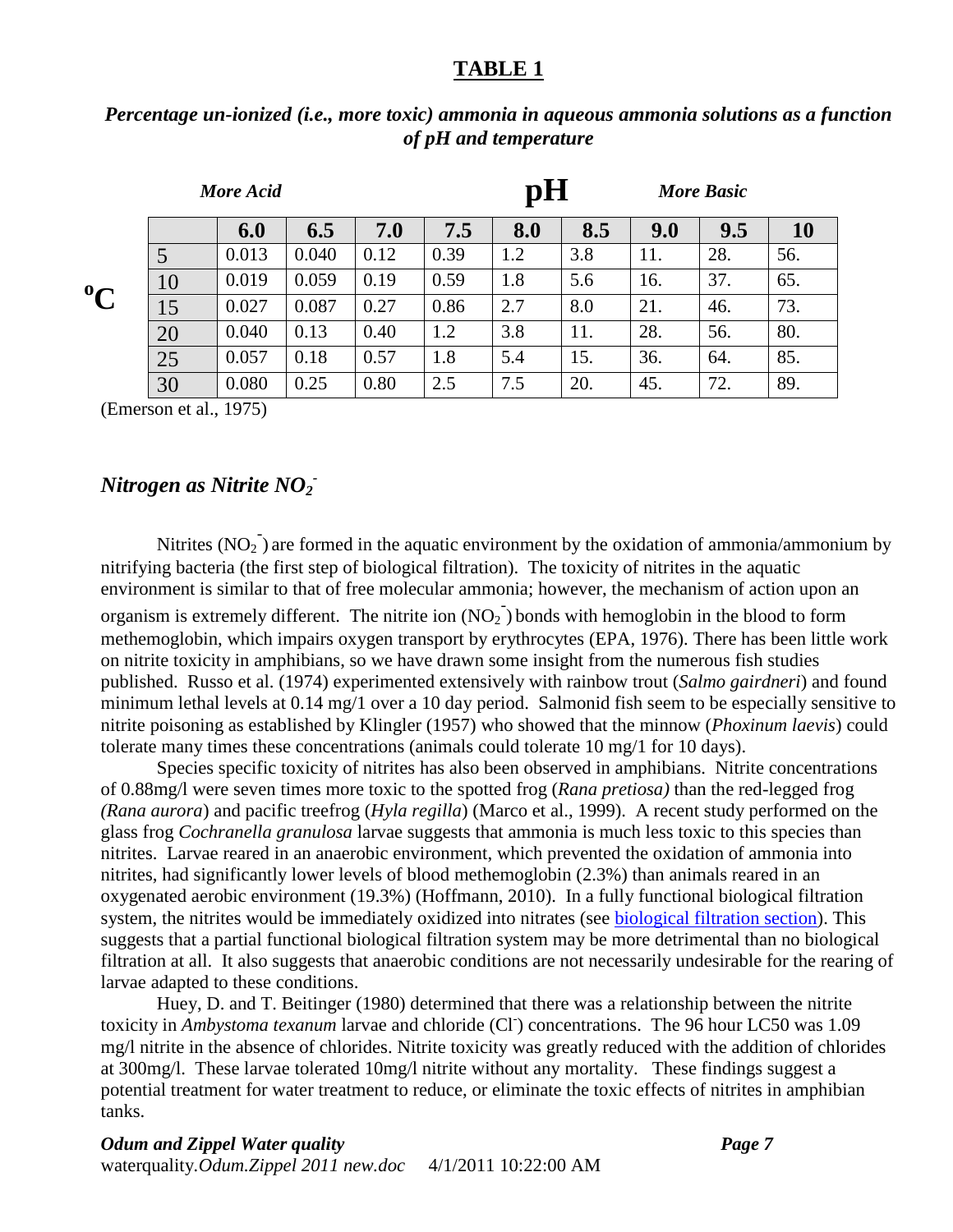As with ammonia, nitrites are oxidized by bacterial action. In a balanced environment, these toxins can be safely removed without detriment to the housed organism. This is the second step in biological filtration (see Filtration section). The presence nitrite warrants corrective action and further monitoring of aquatic systems.

## <span id="page-8-0"></span>*Nitrogen as Nitrates NO<sup>3</sup> -*

Nitrates ( $NO<sub>3</sub>$ ), the final product of ammonia nitrogen oxidation in biological filtration, are formed by the action of nitrifying bacteria on nitrites. Unlike ammonia and the nitrite ion, nitrates are substantially less toxic. Lethal concentration that kill 50% (LC<sub>50</sub>) of a study group within a certain period of time (in this case 96 hours) have been determined for several species and range from 900 to 2000 mg/1 [\(Trama, 1954;](#page-29-7) [Westin, 1974\)](#page-29-8), considerably lower than the fraction of a milligram per liter LC<sup>50</sup> observed for ammonia and nitrites. For this reason, the presence of low to moderate levels (<1.5mg/l) of nitrates is not considered a great problem in an aquatic system; as the final product of nitrifying, their presence can be used as a gauge to determine the effectiveness of biofiltration. Still, concentrations above 2.5mg/l have produced sublethal effects on amphibians [\(Rouse et al., 1999\)](#page-29-9) and should be considered a problem that needs immediate attention. The buildup of nitrates over time is an indication of insufficient water changes, which should be addressed by increasing water-change frequency.

Nitrogen as nitrates is in a form that can be utilized by the primary producers of an ecosystem, green algae and plants. Nitrates are a necessity for the growth of photosynthesizing plants and are commonly employed as part of many commercial fertilizers. This growth of primary producers has several benefits in an aquatic system including the additional biologically produced oxygen that is added to the water (DO) and as a possible food resource for some species. One drawback to the growth of these primary producers is aesthetic. Algae (the most common green plant that grows in aquatic enclosures) are considered unsightly by some individuals. The excessive growth of algae can become more than an aesthetic problem when algae production is great enough to clog filters, or if the mass of the algae is large enough to deplete DO during night time consumption of the algae. To control excessive algae growth, the amphibian keeper can take several steps. First, reduce lighting. Light is a necessity for photosynthesis and lower levels will slow algae growth. Secondly, make frequent water changes to reduce the concentration of nitrates. A final step is to introduce other species of green plants to compete with the algae for nutrients and increase the general aesthetic qualities of the enclosure. The presence of moderate amounts of algae is one of many indicators of a balanced, stable aquatic system, but its removal from viewing glass can be time consuming. A sudden rapid bloom or die off of algae in a well-established system can be an indication of a water quality problem and appropriate tests should be made.

#### <span id="page-8-1"></span>*pH*

The concentration of the hydrogen ion  $H^+$  (also common referred to as a proton) in an aqueous solution is called pH (measured as an inverse logarithm). This statement may sound complicated to those not well versed in chemistry and mathematics but, in reality, it is a simple concept. The more hydrogen ions present, the more acidic is a solution, and the lower the pH. The opposite counterpart of the hydrogen ion is the hydroxide ion OH $\overline{\phantom{a}}$  that determines how basic or alkaline a solution is (bases are the opposite of acids). These two ions combine with each other to form water, thus canceling their individual effects on the solution.



When the concentration of hydroxide and hydrogen ions is equal, the solution is neutral (neither acidic nor basic). This occurs at the medial point of the pH scale (0 through 14) at 7. As the pH drops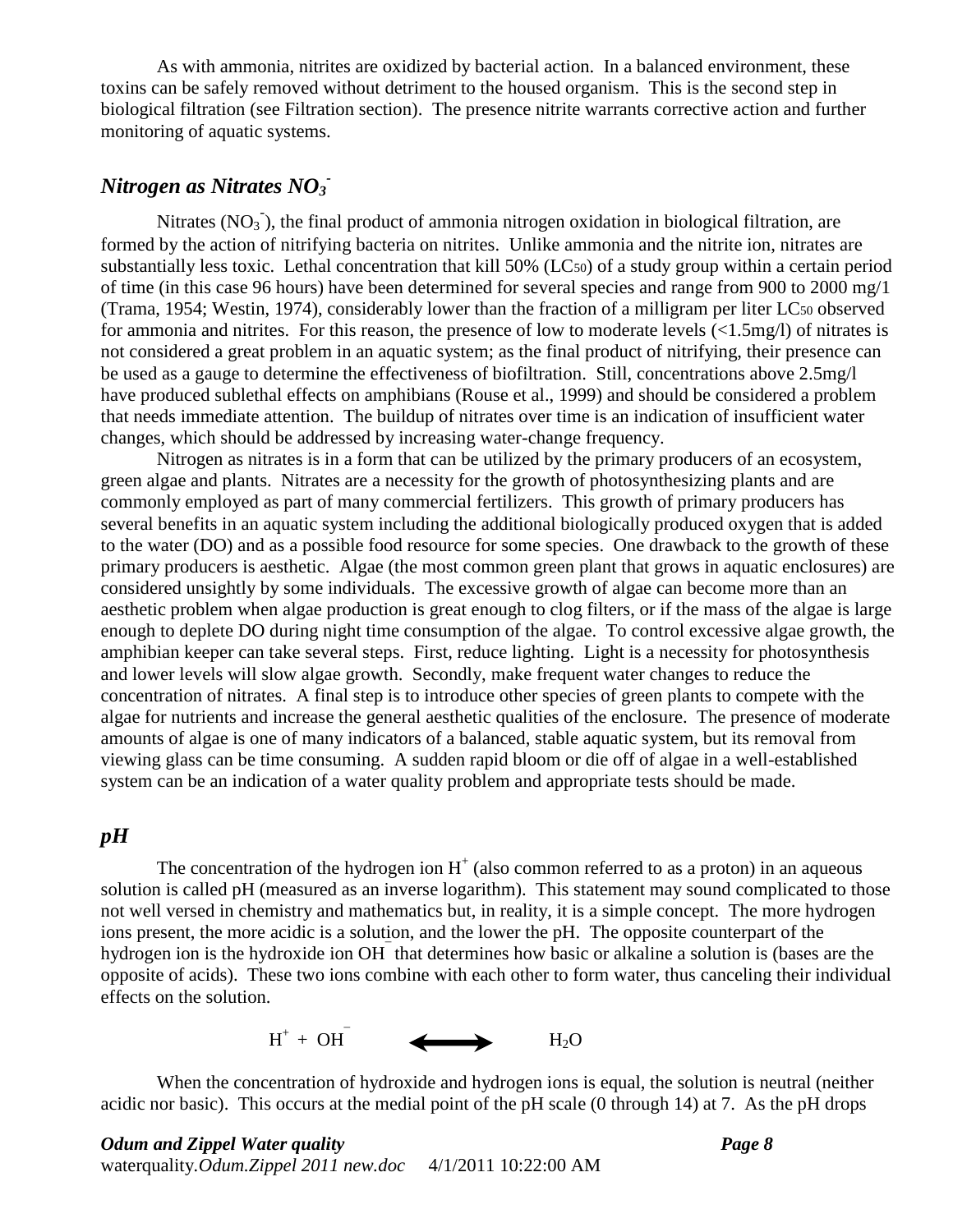below 7, the solution becomes more acidic until the pH reaches zero when the solution contains the maximum concentration of hydrogen ions. When the pH rises above 7, the number of hydroxide ions out numbers the hydrogen ions and the solution is basic. When the pH reaches 14, the concentration of the hydroxide is at its maximum.

In the wild, most unpolluted fresh water is at a pH between 6.5 and 8.5 [\(Stickney, 1979\)](#page-29-0). The pH must remain fairly constant to preserve aquatic life even though there are continuous amounts of both hydrogen and hydroxide ions entering the aquatic system. The natural aquatic system has a pH stabilizing chemicals called buffers; of which the carbonic acid/carbonate buffer is one of the most important in fresh water systems (I will not go into the actual mechanism of buffers here. This information is readily available in a freshman chemistry text).

The pH requirements differ from species to species with the majority favoring slightly basic water. This will not be true of all species. Some species are selected to breed in acidic water (e.g., *Hyla andersoni* which breeds in acidic bogs) and for successful reproduction to occur, this environmental criteria must be met [\(Conant and Collins, 1991\)](#page-28-10). The amphibian keeper should research pH requirements for each individual species to establish a suitable environment in captivity.

The effects of changing pH are becoming well documented in wild populations. Acid rain, caused by sulfur and nitrogen oxides dissolved in cloud water, has significantly impacted some populations of amphibians in North America and Europe. Cummins [\(1989\)](#page-28-11)found that a pH of 4 alone was not sufficient to reduce growth rates and increase mortality in the common frog (*Rana temporaria*) larvae, but when tadpole densities were increased, detrimental effects were observed on subordinate individuals. Similar results have been seen for the barking tree frog (*Hyla gratiosa*). The pine woods treefrog, *Hyla femoralis*, showed higher mortality and lower weight at metamorphosis in lower pH, but there was no relationship between density and pH [\(Warner et al., 1991\)](#page-29-10). There are many other references available showing the effects of acid water on amphibian larvae survival.

As discussed earlier, pH also profoundly affects ammonia toxicity. At a "lower" pH, ammonia binds a hydrogen ion and exists in its ionic form, NH4+. This ammonium ion is much less toxic than the form that occurs at a 'higher' pH, NH3. The concentration of the two forms is equal at approximately pH  $= 9.3$ . Above this, the more toxic form predominates. Fortunately, most aquatic systems function best at a pH well below 9.5. However, even at a lower pH, NH3 is still present in some concentration.

Because of the interaction between pH and ammonia, a concentration of ammonia that is relatively harmless at pH 6.5 can be deadly if the pH rises to 7.5. The idealist will say 'keep the ammonia concentration at zero and pH/ammonia interactions will never be a problem" but the pragmatic knows that ammonia spikes do sometimes occur and tries to keep the pH near or slightly below neutral to minimize their impact. Remember this interaction when receiving a shipment of aquatic animals. The  $CO<sub>2</sub>$  and ammonia concentrations in the shipping water are likely high and the pH low. Float the bag to achieve a common temperature, but do not mix bag and tank waters. The higher pH of the tank water can cause the ammonium in the bag to convert to more toxic ammonia and kill the new arrivals. Simply pour the temperature-acclimated animals into a net over a bucket or sink and add only the animals to the tank.

Changing the pH of tap water is possible, but maintaining new levels can be labor intensive with much monitoring and tweaking. Perhaps changes are best reserved for particularly sensitive species or in areas where tap-water pH is far from neutral. pH can be lowered by adding small amounts of dilute acid to the system. The safest way to do this is to add a nylon bag of peat or sphagnum moss to the filter or tank. The waterlogged moss will release tannic and humic acids into the system, gradually and naturally lowering the pH, and also the hardness. Bubbling carbon dioxide into the water will also lower the pH and greatly enhance the growth of plants. Diluting tap water with distilled, deionized, or reverse osmosis water will lower pH, but it will also lower pH stability (carbonate hardness). pH can be raised by adding small amounts of dilute base to the system. Sodium bicarbonate (baking soda) is inexpensive and very effective. Start with a small dose (1/8 level teaspoon per 20 gallons) and wait 24 hours for the pH to stabilize before testing/tweaking again. Avoid commercial pH buffers, which can be high in phosphates and cause algae blooms.

*Odum and Zippel Water quality Page 9* waterquality*.Odum.Zippel 2011 new.doc* 4/1/2011 10:22:00 AM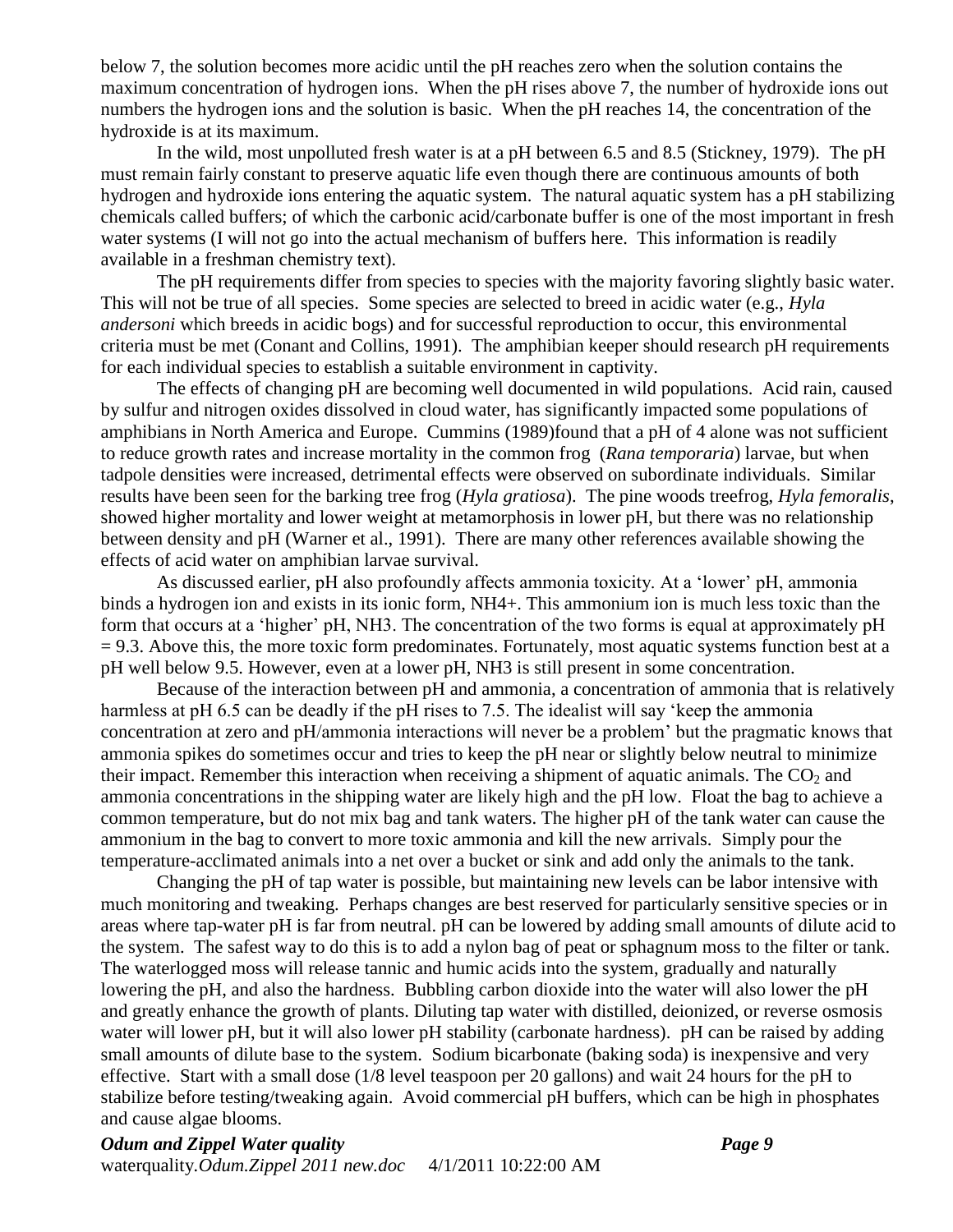The inexperienced must proceed with caution: always change the pH in small increments in a tank with living animals to minimize physiologic disturbance. pH changes on a logarithmic scale, so changes do not lend themselves to "common sense." A pH of 6 is not just a little lower than a pH of 7, it is 10 times lower, and 100 times lower than a pH of 8. Consequently, it will take a lot more acid to drop from 8 to 7 than from 7 to 6.

The pH in most closed aquatic systems will naturally fall over time. Decomposition of detritus (uneaten food, feces, shed skin, and dead plant material), respiration of the animals, and biological filtration (bacterial respiration) all bring down the pH. A good mechanical filter that is cleaned regularly, weekly water changes, and good aeration and circulation will help keep 'pH fallout' in check.

#### <span id="page-10-0"></span>*Chlorine as Cl<sup>2</sup> and Chloramines*

Free chlorine  $(Cl<sub>2</sub>)$  is a greenish gas that is well known for its highly toxic properties as can be attested to by the thousands of soldiers that died and were severely injured from chlorine exposure during World War I. In water, chlorine is the most toxic substance that we will discuss. Ironically for the amphibian keeper, it is this toxic nature of chlorine and its ability to denature proteins, which makes its encounter inevitable. Chlorine is generally used as an antibacterial agent in municipal water supplies and may be present in concentrations of over 9 mg/1 in some tap water (measured in Houston, Texas as an example, although levels were generally lower). The concentration of chlorine in municipal water supplies can vary greatly from day to day, or even hour to hour, depending on conditions at the water treatment facilities. Concentrations as low as 0.0034 mg/1 have been noted to reduce reproduction in fathead minnows with 72 hour  $LC_{100}$  (lethal concentration for 100% kill) at 0.15 mg/1 (Arthur and Eaton, [1971\)](#page-28-12). LC<sup>50</sup> (96 hour) for the shiners (*Notemigonus chrysoleucas*) was as low as 0.19 mg/1 [\(Esvelt et al.,](#page-28-13)  [1971\)](#page-28-13). The concentrations found in municipal water supplies are many times greater than the minimum lethal concentrations for many aquatic life forms. For this reason, chlorine must be removed from the aquatic environment of gill breathing animals. It appears (from personal experience) that many adult forms of amphibians show no outward signs of chlorine poisoning from short term exposures (e.g., *Ceratophrys ornata*, *Ambystoma texanum, A. tigrinum, Litoria caerulea, Ichthyophis kohtaoensis*). Alternately, larval bufonids exposed to municipal water containing chlorine died within a few hours.

Free chlorine can be removed chemically or by "aging" the water for several days (aging allows time for the chlorine to dissipate out of the water). (NOTE: aging proceeds more rapidly when the water is well aerated and warmed.) Unfortunately, many municipal water supplies no longer use simple chlorine as a bactericidal agent. Instead, they are now using chloramines (NH<sub>2</sub>Cl, NHCI<sub>2</sub>, NCl<sub>3</sub>) a more stable group of compounds that do not readily dissipate from water, greatly increasing the aging time required. The action and toxicity of chloramines is virtually the same as those of free chlorine (EPA, 1976). Both chlorine and chloramines can be removed from water with a variety of chemicals; the most commonly used is hypo, sodium thiosulfate (Na<sub>2</sub>S<sub>2</sub>O<sub>3</sub>). These compounds reduce the free chlorine to the nontoxic chloride ion. When thiosulfate reacts with chloramines, toxic ammonia is also released in small quantities, which may present separate problem.

To remove chlorine chemically from tap water, create a saturated solution of sodium thiosulfate in water by adding it to water until no more chemical will dissolve (to assure saturation, leave a little undissolved chemical in the bottom of the container). To dechlorinate tap water, add one drop of the saturated thiosulfate solution for each gallon of water. Care must be made not to use too much sodium thiosulfate because it can be toxic.

<span id="page-10-1"></span>Most tests for chlorine will also accurately assay the concentration of chloramines. As a rule, any chlorine is too much chlorine.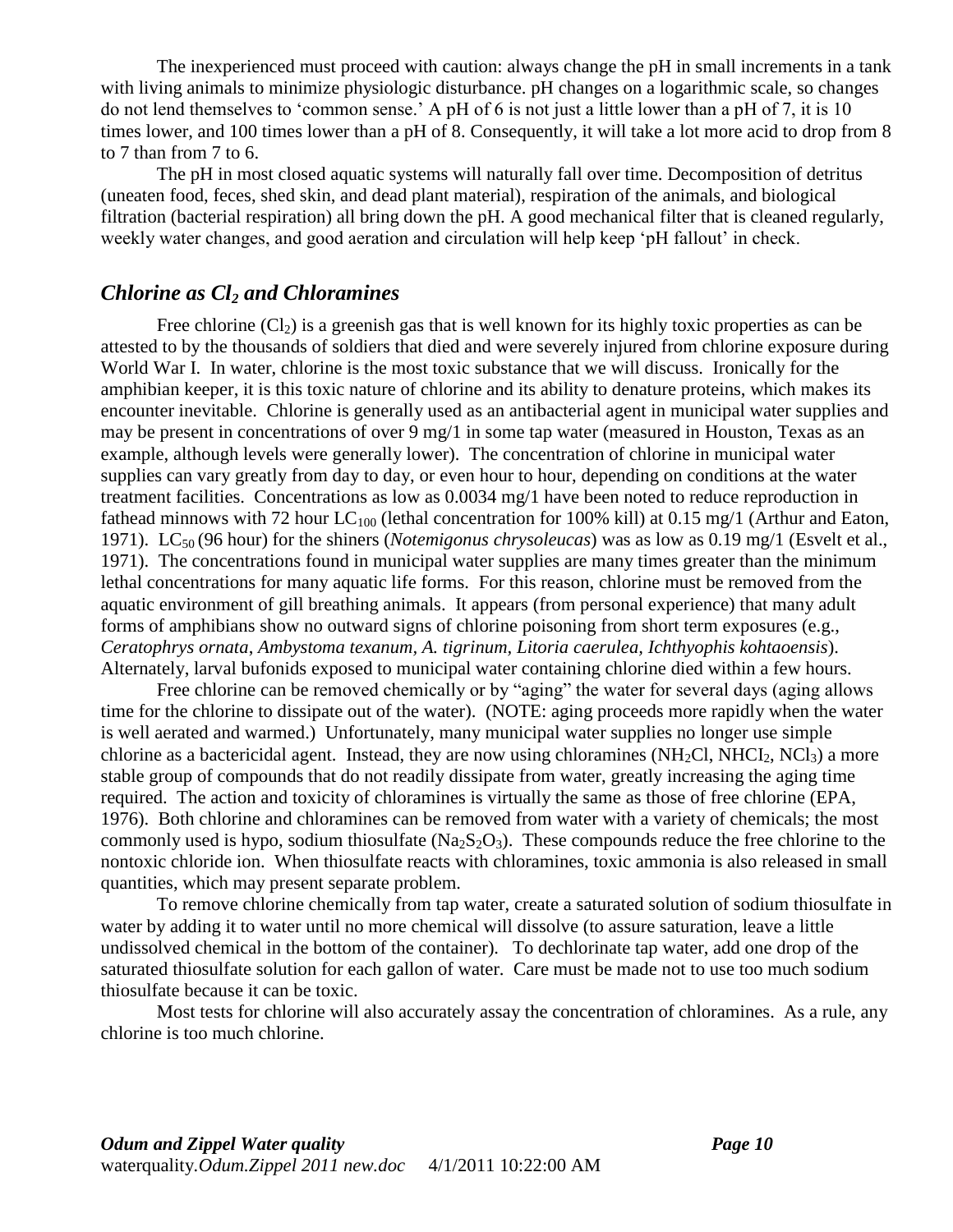#### <span id="page-11-0"></span>*Phosphates*

High phosphate levels  $(PO_4^{-3})$  have recently become a significant problem in some amphibian facility water supplies. Many older cities have added phosphates to their municipal water to chelate (bind) lead found in older plumbing systems, thus prevent it from dissolving into the drinking water. Unfortunately, excess phosphates are bad for amphibians as they bind calcium. A high phosphorus:calcium ratio can lead to serious neurological and osteological problems (e.g., paralysis and metabolic bone disease) and even death. The phosphate ion is not effectively removed via reverse osmosis  $(RO)$  filtration, but it can be removed via commercially available phosphate sponges<sup>1</sup>. For larger amounts of water an arsenic filter (Arsenic/phosphate filter manufactured by BASF and distributed by Aquasana in Houston, Texas) has proven effective in removing phosphates from water supplied to an amphibian facility (J. Pramuk, pers. com.).

#### <span id="page-11-1"></span>*Copper*

Copper is a very common component of potable water plumbing systems. It is used extensively in household and industrial water piping, heating coils, tanks, and many electrical devices as a conductor and as a protective covering. Copper is a reddish metal that oxidizes in air into a green patina. It dissolves in many acids and forms chemical complexes with ammonia in water. It is also very toxic to many aquatic organisms.

When water is allowed to stand in copper piping for any length of time (i.e., over night), some of the copper will become dissolve. When the water is then used in an amphibian enclosure, copper is added to the system, which may have detrimental effects on the inhabitants. Studies with *Rana pipiens* have shown that concentrations as low as 0.15 mg/l will kill 50% of newly hatched tadpoles in 72 hours (Lande and Guttman, 1973). Copper may also be found in some well water supplies. To assure that this is not a problem, copper should be monitored in amphibian water supplies. If copper piping is present, water should be allowed to run to clear the stagnant contents of the pipes prior to its use in amphibian enclosures. Copper tubing should also be avoided in filter and other plumbing systems used for amphibian and fish enclosures.

## <span id="page-11-2"></span>**Water Sources**

 $\overline{a}$ 

#### <span id="page-11-3"></span>*Municipal Tap Water*

Water quality obviously begins with the water used to fill the tank initially. In most regions, simply aging and aerating tap water for 24 hours will be all that is required to condition it for use with amphibians. This treatment will drive off harmful gases (carbon dioxide, nitrogen, hydrogen sulfide) and bring desired gases (oxygen) into equilibrium. However, one will also want to buy kits or meters to test levels of pH and general hardness to be sure that these parameters are within acceptable limits. If chloramines or phosphates have been added to the municipal water supplies, pretreatment will be necessary (see sections on Chlorine as Cl2 [and Chloramines](#page-10-0) and

<sup>1</sup> Phos-Zorb®, Aquatic Eco-systems, Inc. phosphate sponges, and Poly Filters® work well for phosphate removal. Another option would be to use a Tide Pool® sump filter and to place a phosphate pad in it. Cycling the water with the same pad (i.e., having a closed system) will remove more phosphate from your water source than a single-pass system.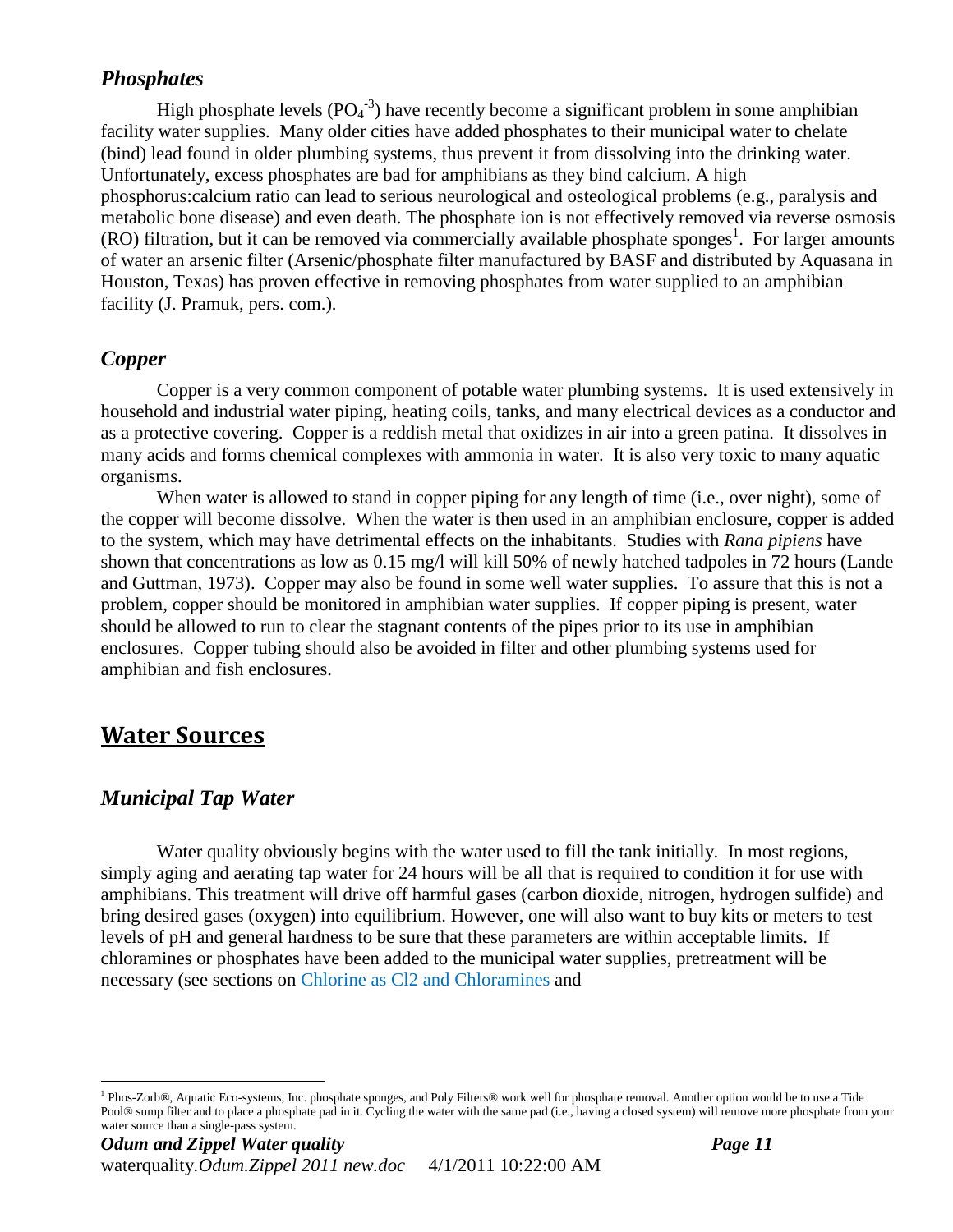<span id="page-12-0"></span>[Phosphates](#page-10-1))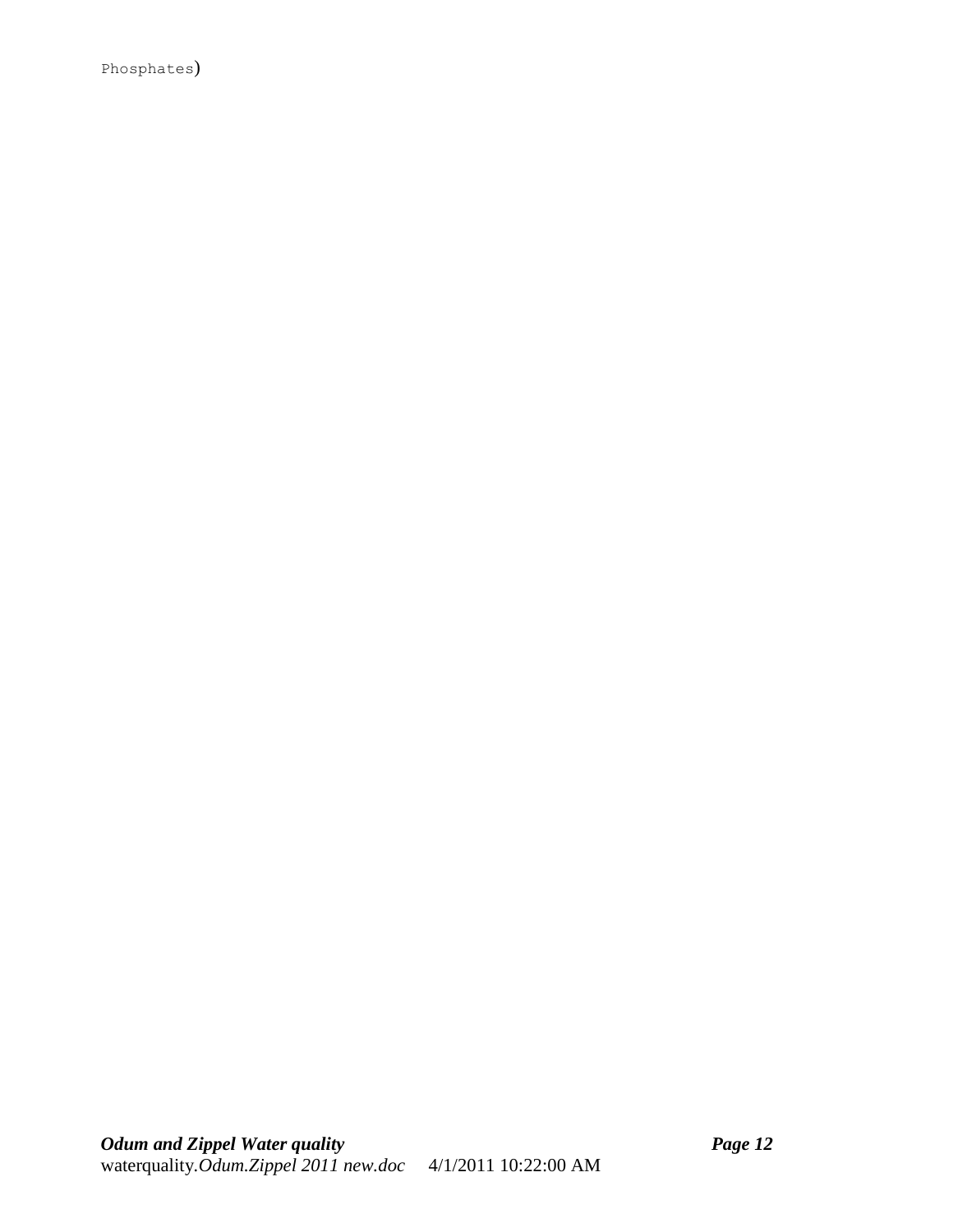#### *Well Water*

Well water can be an acceptable source for use with amphibians, but again, one must test pH, hardness, and in coastal areas, salinity. In some regions, especially where water is pumped up from limestone bedrock, well water can be too hard and the pH too high -- test and treat accordingly. In agricultural areas, well water can also be high in phosphates and nitrates from fertilizers that seep into the water table. These substances cause algae blooms and at higher concentrations are toxic to animals, so testing well water for these ions is also recommended. Carbon filters can help keep pollutants in check, but see the caveats in the section on chemical filtration.

Well water can also be saturated with nitrogen and carbon dioxide, devoid of oxygen, and can even contain lethal quantities of hydrogen sulfide. Vigorously aerating the water for at least a day before use will drive off the nitrogen, carbon dioxide, and hydrogen sulfide, as well as raise the oxygen content. Well water can also contain unoxidized ferric (iron) compounds, which react with oxygen when exposed and precipitate from solution. If the precipitate settles on the gills or skin of fish and amphibians, it can cause irritation, excess mucus production, and even suffocation. Again, aerating the water before use will cause this reaction to occur away from the animals; the precipitate can then be filtered out or allowed to settle.

#### <span id="page-13-0"></span>*Rain Water*

Rainwater is naturally soft, perhaps too soft for some species. Test hardness and, if near a city where pollution and acidification are problematic, pH. Also, one must consider how the rain is collected. Do not collect rain from a galvanized metal roof or one that has otherwise been treated chemically. A large tarp tied to four posts and angled at one end to drain into a plastic 50-gallon drum is effective, albeit not very attractive.

Similarly, water that collects in natural basins, such as ponds, streams, and lakes, can be a good source of acceptable water. One must check where the water is coming from – is it draining from a large parking lot covered with oil spills, or from a commercial farmer"s field where it might have picked up fertilizers, herbicides, or insecticides? Another thing to consider is that this water might be contaminated with diseases or parasites from wild animals. Alternatively, the 'stuff' living in the water could be what makes it great. Natural pools teeming with invertebrate life offer more diversity and nutrition than could ever be cultured indoors.

#### <span id="page-13-1"></span>*Bottled Water*

If tap water is not acceptable and a reliable outdoor supply is unavailable, bottled water might be an acceptable alternative. Again, the pH and hardness, and even the chlorine level, must be tested. Bottled spring water pumped up through bedrock can be unacceptably hard and basic. Furthermore, purity-testing requirements for bottled water are not as strict as for tap water. A recent survey by the Natural Resources Defense Council showed that 1 in 3 samples of bottled water contained contaminants, including synthetic organic chemicals, coliform bacteria, or even arsenic. In some cases, bottled "spring" water was shown to be simply filtered bottled tap water. Consult the NRDC website or write/call NRDC Headquarters, 40 West 20th St., New York, NY 10011, 212-727-2700, to get the results for a particular bottled water source.

Bottled distilled water is another option. These products are essentially pure water and are similar to RO water discussed in the next section. In many cases, distilled water will need to be reconstituted prior to its use as the initial source of water in an enclosure (see below). Like RO water, distilled water can be employed as replacement water in a system.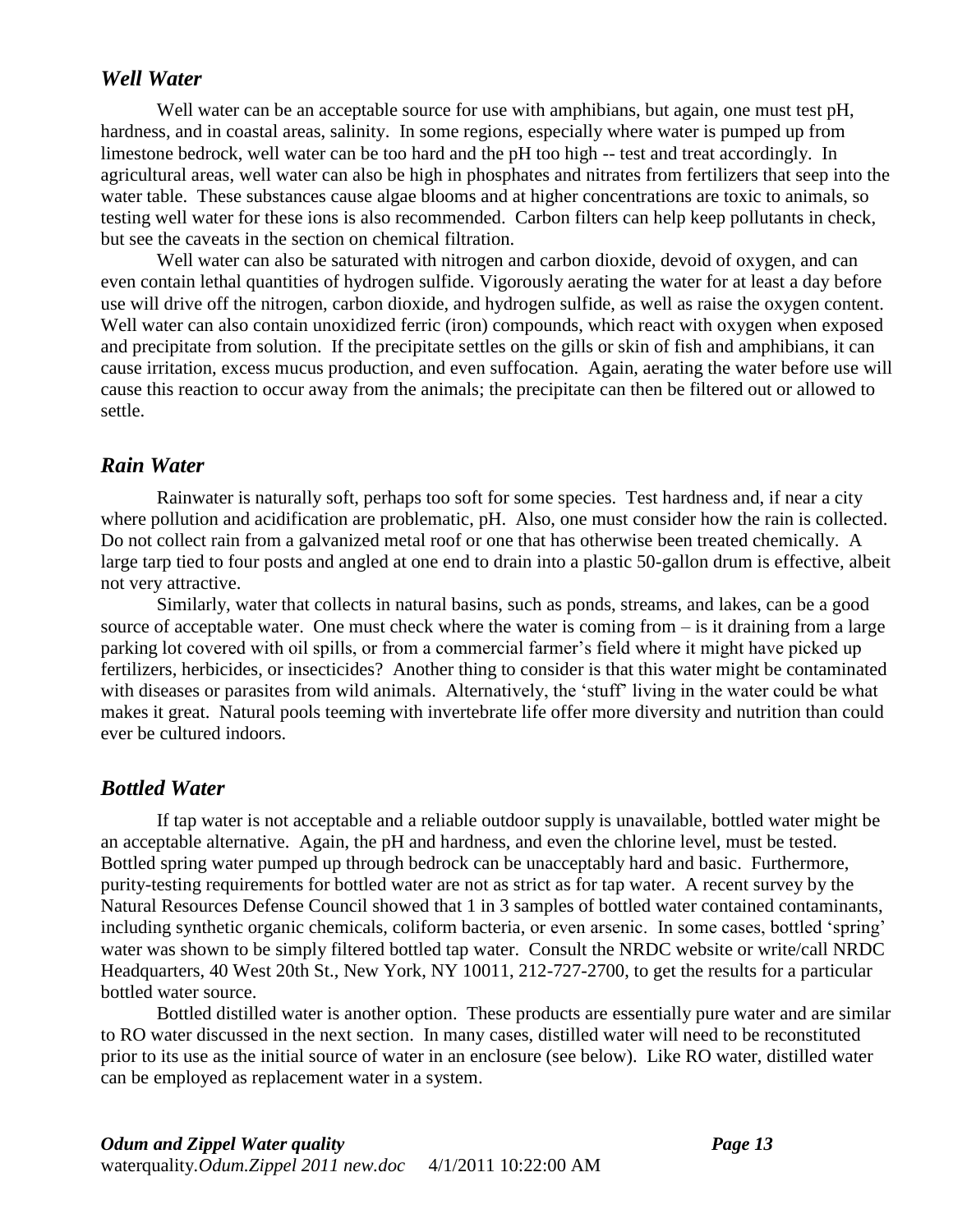#### <span id="page-14-0"></span>*Reverse Osmosis Water Supplies*

If the water supply in a facility has high levels of copper or other contaminants that can not be addressed by other means, reverse osmosis water should be considered as a possible solution. This can be a safe and consistent way to ensure a constant supply of very pure, which in itself creates other problems. Reverse osmosis filters use high pressure to force water through a semipermeable membrane, leaving practically everything that was suspended and dissolved in the water behind. Osmosis is the tendency for water to move from areas where the ion concentrations are relatively low to where they are relatively high. This natural law brings solutions into equilibrium by making them equally concentrated. The process of reverse osmosis uses high pressure to make water do just the opposite, i.e., flow away from its dissolved ions. RO filters are now commonly available as affordable models that fit under a sink and produce modest amounts of purified water in a day. SpectraPure and Kent Marine are popular manufacturers among zookeepers and hobbyists. Larger expensive industrial units are also available that can produce large quantities of purified water. RO water is essentially pure, too pure in fact to be used as is in many cases. It may be used for species that normally live in pure rain water, such as some dendrobatids*,* but is not a necessity. For many other species, it must be "reconstituted" by adding back a few beneficial trace elements, otherwise this ultra pure water will literally "blow up" your amphibian from osmotic pressure, and remove essential ions necessary to sustain life. The RO water moves across an amphibian's skin and into its body in an attempt to 'dilute' the concentrated ions there (again, osmosis). As a result, the animals might not be able to excrete all the excess water and they swell up (a condition called edema). Moreover, it is taxing to the kidneys. They are unable to keep up with the high filtration demand, and many ions are lost in the excess urine. Kidney failure is not an uncommon outcome of keeping amphibians in pure water.

Commercial additives containing the requisite trace elements are available, but seem to provide little pH buffering capacity (carbonate hardness or KH, sometimes called alkalinity). Test the reconstituted water for carbonate hardness and add sodium bicarbonate (baking soda) to raise the KH and stabilize pH. One teaspoon of baking soda will give 4 degrees (72 mg/l) carbonate hardness to 13 gallons, but will also raise the pH significantly. Allow the pH several hours to equilibrate, and adjust the amount of sodium carbonate to give the desired pH and stability.

The following do-it-yourself reconstitution formula allows finer control and can be tailored to meet individual needs. This mix was developed largely by fish and aquatic plant hobbyists but fine-tuned for amphibians.

In 100 gallons of RO water dissolve:

15.0 g calcium chloride CaCl2

17.6 g magnesium sulfate MgSO4·7H20

13.6 g potassium bicarbonate KHCO3

11.3 g sodium bicarbonate NaHCO3

0.5 g commercial trace element mix.

Dissolving the crystals in a jar of water first and then adding the solution to the storage tank will ensure proper mixing. The final composition is similar to moderately soft fresh river water (Appendix B), with roughly 3 degrees general hardness and 2 degrees carbonate hardness, ideal Ca:Mg (3:1) and Na:(Ca+Mg+K) (1:4) ratios, and depending on aeration levels, a pH around 7.4. Reducing the calcium and magnesium will soften the water, and reducing the bicarbonates will reduce the pH (and unfortunately the pH stability), and the product will be a better approximation of Amazon water. For smaller volumes, the formula can be cut proportionally to suit individual needs.

The trace element mix provides small quantities of elements that are usually present in low concentrations (hence trace) in most bodies of water. Although deadly at higher concentrations, they seem to be necessary in small amounts for normal metabolic function, growth, and development, and they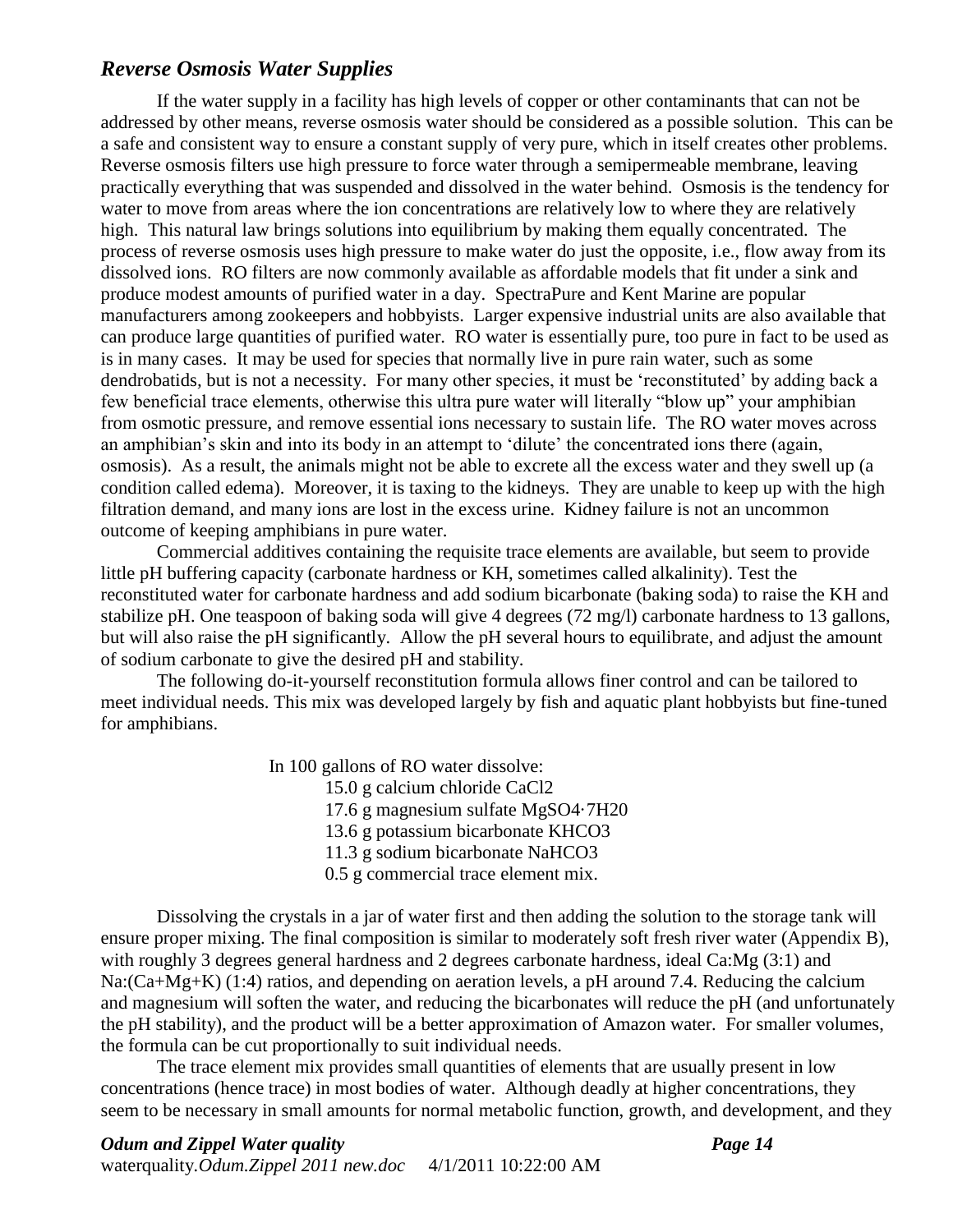greatly enhance plant growth. The quantity recommended yields 0.1 mg/l iron, the ideal for aquatic plants. Trace element mixes are available through hydroponics suppliers (e.g., #6 chelate trace element from Homegrown Hydroponics).

RO filters do not remove everything. Some nitrates, phosphates, and silicates, which can be present in tap water at low concentrations, can pass through. Although not toxic at low levels, these substances can cause unsightly algae blooms. A deionizing (DI) filter cartridge used in conjunction with the RO filter will help eliminate nitrates and phosphates, should they prove problematic. A DI filter uses chemical resins that must be periodically regenerated or replaced. Special silica-removing RO membranes are available, but this substance is generally only a problem in salt-water aquaria.

Reconstituted water should be used to fill tanks initially and for water changes. In primarily aquatic systems that (a) do not receive regular, large water changes, and/or (b) have a high rate of evaporation due to powerful lights, splashing, overhead air circulation, etc., only pure RO water should be used to top-off when water evaporates.

RO filter membranes do eventually go bad, so test the product water periodically with a conductivity meter, or purchase a model with a built-in purity meter. Using a water softener inline before the RO unit will extend the life of the (expensive) filter membrane: removing salt is easier on the membrane than removing hard-water minerals. RO membranes are also highly sensitive to chlorine, and most manufacturers offer in-line carbon filters to be placed upstream from the RO filter. Using carbon in this fashion will remove chlorine from the water supply and reduce or eliminate the need for chemical filtration in the individual tanks, but one must regularly replace the carbon cartridge according to the manufacturer's recommendations.

#### <span id="page-15-0"></span>*Temperature and plumbing*

We recommend that you always use water from the cold tap and heat it (or allow it to warm to room temperature) in the aging tank. Water that passes through a hot water heater absorbs toxic heavy metals and minerals, which concentrate there like scale in a teapot. Also, hot water is more likely to leach toxins from metal pipes. Lead pipes are problematic at any temperature, for animals and humans, and should be replaced. Low-dose lead poisoning causes long-term neurologic problems. As noted earlier, water that sits in copper pipes overnight can absorb enough copper to cause acute copper toxicity and death in amphibians. Chronic copper exposure in some animals has been found to cause development of copper crystals in the liver. Old copper pipes, which might form an oxidized scale on the inside, seem less likely to leach than new ones. Running the water for several minutes before use to flush the system reduces copper levels in the water. Using plastic (PVC or CPVC) pipes eliminates the problem of leached heavy metals and is ideal for cold water applications, but running hot water through them might cause the leaching of toxic vinyl chlorides. CPVC is more heat-resistant than PVC; flexible PVC (rubber hose) is worst.

## <span id="page-15-1"></span>**Overall System Design Considerations**

Two types of aquatic system are currently used to house amphibians in the zoo or private collection - the open system and the semi-closed system. The open system allows new, clean water to enter the enclosure in a continuous flow, where the water remains within the enclosure for a short period of time and is then discharged. In semi-closed systems, a quantity of water is added and removed periodically (e.g., weekly or monthly) as a percentage of the total water volume in the system. A completely closed system is possible but not recommended because the long term buildup of inorganic and some organic substances that are not easily removed by normal methods of controlling water quality.

#### <span id="page-15-2"></span>*The Open Systems*

*Odum and Zippel Water quality Page 15* waterquality*.Odum.Zippel 2011 new.doc* 4/1/2011 10:22:00 AM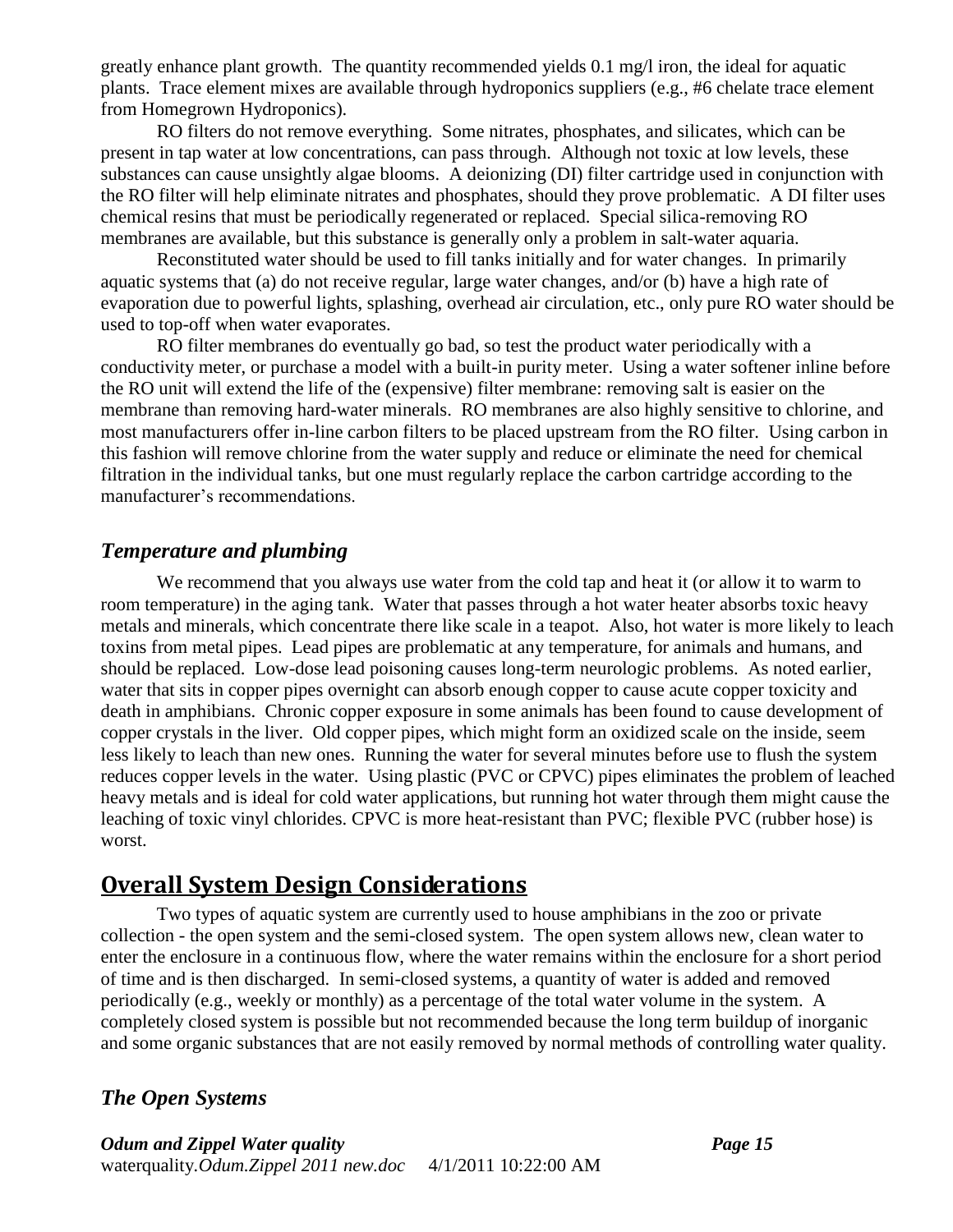The open system is one in which matter, in this case water, is continually entering (influent) and leaving (effluent) the system. Waste products, organic toxins, decaying organic matter, dead food items, inorganic compounds, etc., are continually flushed from the enclosure and the water quality is maintained so long as the rate of influent flow is sufficient. No type of enclosure filtration is needed because the water is never in the enclosure very long. This is the ideal system for large animals in a relatively small enclosure, which would require large exterior biofilters to remove the extensive waste products and large mechanical filters to help limit particulate and bacteria. In theory, it is also the least complicated; most maintenance free type of system for any amphibian enclosure, but it requires suitable and continuous supply. The problem is having a sufficient supply of water.

#### <span id="page-16-0"></span>*The Semi-Closed Water Systems*

The most common type of aquatic system used by the aquarist to maintain water quality is the semi-closed system. What has been learned in the aquarium field has been successfully adapted for use with the amphibian enclosure at many institutions. Incorporating mechanical, chemical, and biological filtration with the occasional partial water change in our amphibian enclosures has greatly reduced mortality and has aided in the successful breeding of several species of amphibians.

## <span id="page-16-1"></span>**Filtration**

#### <span id="page-16-2"></span>*Mechanical Filters*

Filters that remove organic and inorganic particles suspended in water are called mechanical filters. While other types of filters (e.g., chemical and biological) can also remove particulate, this is not their primary function. In many cases, the ability of other types of filters to remove particulate inhibits their primary function and greatly reduces efficiency. To prevent this problem, the mechanical filter should be employed to remove the particulate so that the other types of filters can operate uninhibitedly and are commonly incorporated in filter system designs.

Mechanical filter efficiencies are measured by the percentage of removal of particles of a minimum size. As an example, a filter might remove 100% of 10um diameter particles, 25% of particles that are 4um in diameter and only 7% of particles that are 2.5um. Another parameter of mechanical filter system design is amount of time between filter cleanings or changes. The smaller the particulate removed, the shorter time between cleanings. The smaller the filter size, the shorter time between cleanings. If it is desired to remove very small size particles, a series of filters can be employed, each filter removing a smaller size particle than the preceding, until the ultimately desired fine filtration can be achieved. This will greatly reduce maintenance time by increasing running time between cleaning.

One of the common types of mechanical filter employed in the small enclosure or aquaria is the wadding type filter. The medium used in these filters is a wad of polyester wool, which is inexpensive and easily obtained. The efficiency of these filters is dependent upon the depth and packing of the wool and the length of time that it has been in operation. These types of filters will clarify the water effectively, but fail to remove microorganisms that could be pathogenic. At best, this type of filter will remove small filter-feeding organisms, but not their food (Wickins and Helm, 1981).

One of the earliest developed filtration systems are the slow and rapid sand filters. These filters utilize fine sand as the filter medium, are more efficient than the wad type filters, and can remove particles effectively down to  $\sim$ 6um with a sand diameter of 0.3mm (manufacturer's data). The slow sand filter functions by gravitational flow through the filter and is limited to a slow flow rate. The cleaning procedure involves swirling the top layer of water covered sand and siphoning off the residue. Slow sand filters are generally very large structures installed in facilities during construction.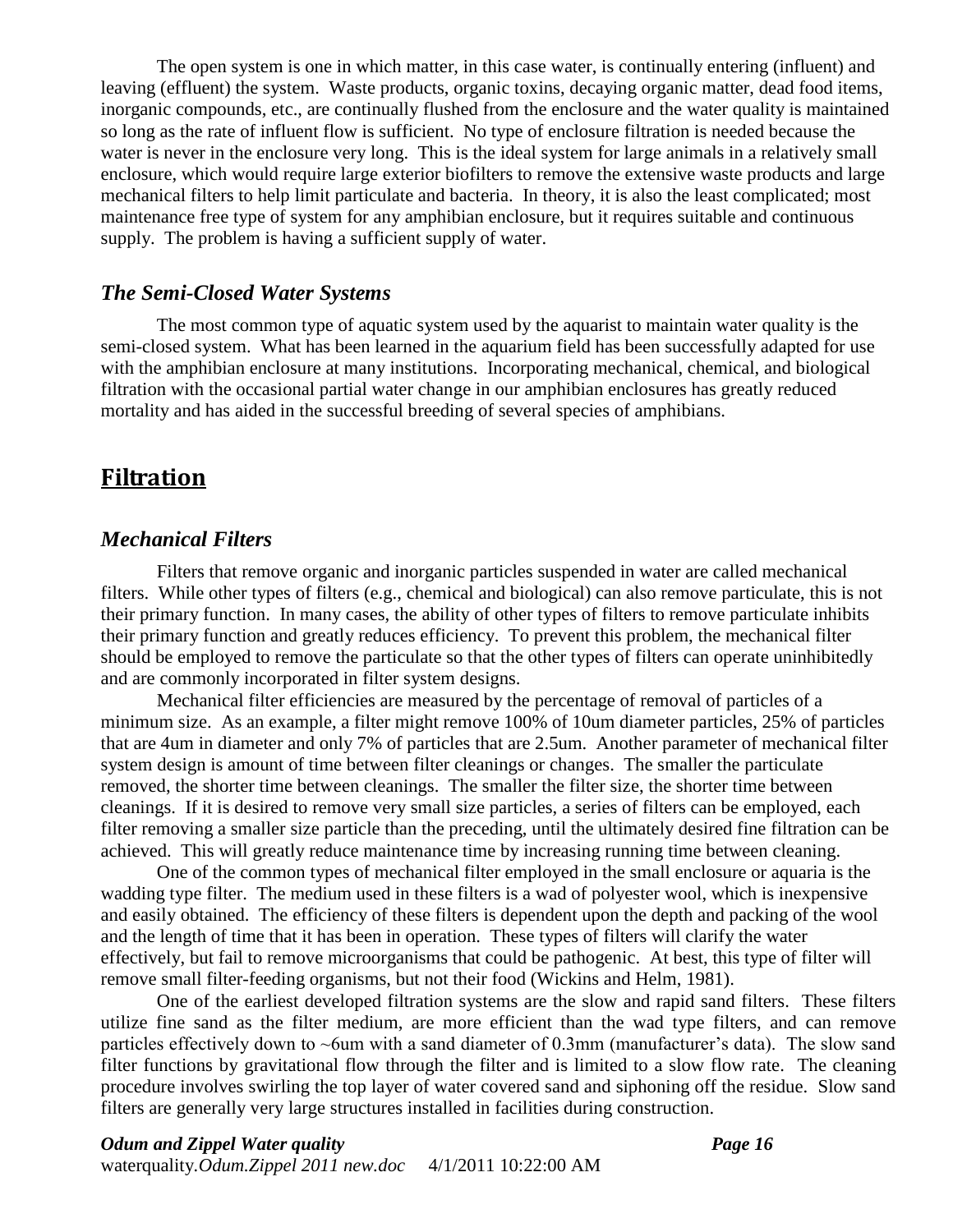The rapid sand filter forces water through the sand under pressure and have a greater flow rate and, therefore, a larger capacity per size than the slow type sand filter. Rapid sand filters are cleaned by forcing water under pressure through the filter in a reverse direction (backwashing). Commercially manufactured rapid sand filters are generally too large to be used on the small enclosure below several hundred gallons of water, although it is possible to build a smaller version with PVC pipe and fittings. For larger zoo enclosures, small swimming pool or hot-tub rapid sand filters are available commercially, as well as small to very large size units developed for the aquaculture industry.

Many types of cartridge mechanical filters have become available commercially for managing water quality in animal enclosures (see Figure 3). These filters employ a manufactured cartridge element that is available in different grades that correspond to their ability to remove particulates. Pressurized water is forced through the cartridge where the particulate is trapped. Cleaning is accomplished by removing the cartridge element and, depending upon the type of element, the cartridge is washed or replaced. In many cases, manufactures offer different cartridges that can be used in the same housing, including chemical filter options (see below). Mechanical filter cartridges are available to remove particulate between 20 and 0.2um. This lower extreme would remove most types of bacteria. As mentioned in our introduction to mechanical filters, when employing a very fine filter it is recommended to use two or more filters in series to prevent the rapid clogging of the fine filter medium. Cartridges of 0.2um retention are very expensive and tend to prematurely clog from larger particulate.

> **Figure 2** A cartridge type mechanical filter commonly used for amphibians



Note that all mechanical filters only trap waste particles – they do not remove them from the water system. Unless the filter medium is changed or cleaned regularly, the filtered material will decompose in the filter and release toxins back into the circulating water. These may be eliminated by biological filtration, but do create additional load (see below). The longer the solids are in the water, the more they will liquefy and degrade water quality. It is much easier to deal with mechanical waste than chemical waste.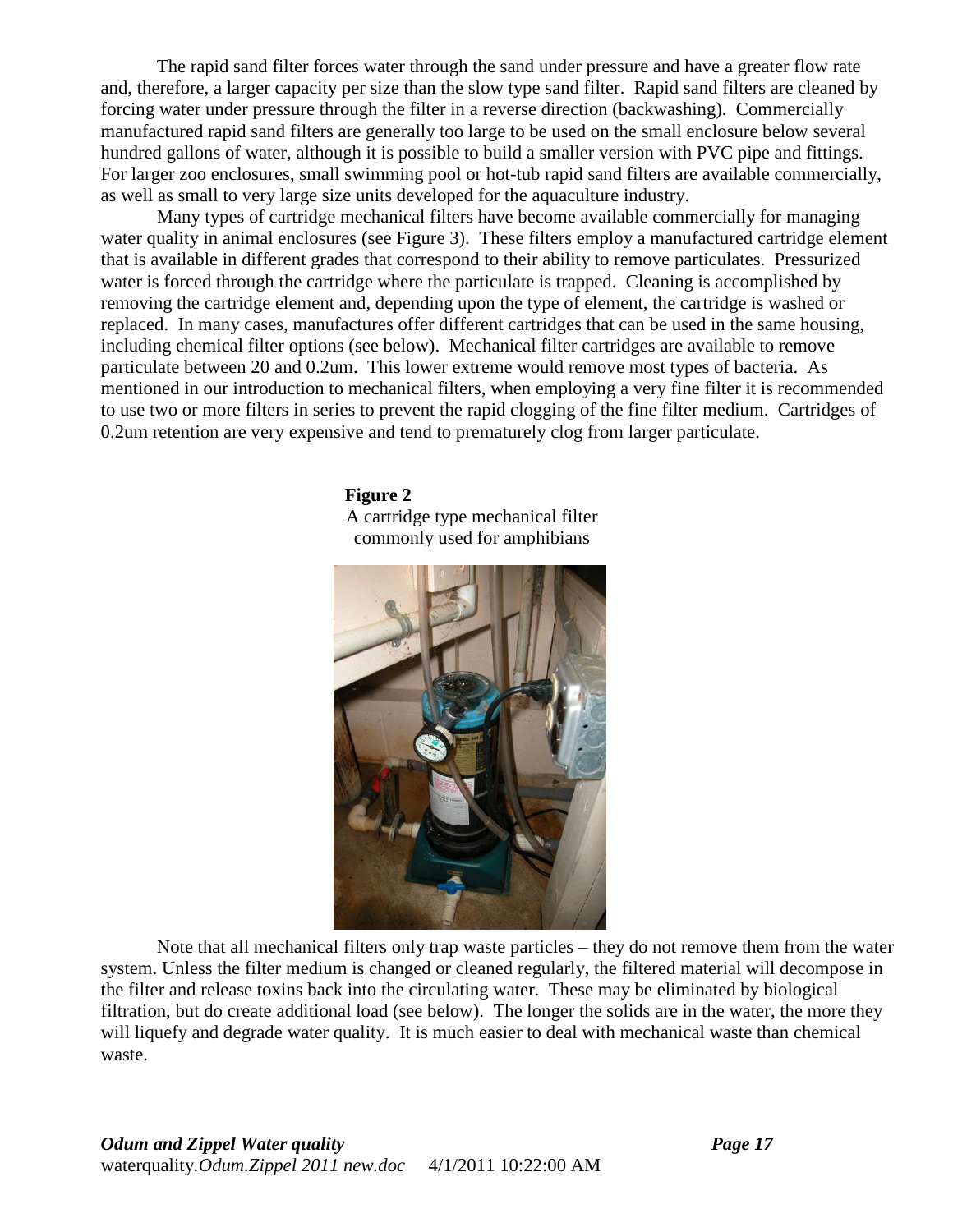#### <span id="page-18-0"></span>*Chemical Filters*

Filters that can remove dissolved substances from water are considered chemical filters. An example of a chemical filters is the de-ionizers that are used to remove ionic compounds from a water supply (see the source above). Another type of chemical filter that is currently common in the American household is the water purifier for drinking water. These filters contain cartridges with mechanical prefilters and activated carbon chemical filters. Larger versions of these activated carbon filters have been in use for many years to assist in maintaining water quality in animal enclosures. The water de-ionizer would remove important buffering ions well as other trace elements from the water environment, making it less stale and unsuitable for housing animals.

Activated carbon is a very special substance with very unique properties that make it an ideal material for amphibian enclosure chemical filters. It is a highly adsorptive and porous material that readily removes dissolved organic compounds, micro-particulate, and certain reactive nonionic chemicals (e.g., free chlorine). It will even remove some ions, such as copper. The numerous pores create an effective surface area exceeding10,000m<sup>2</sup> per kilogram of carbon [\(Kinne, 1976\)](#page-28-14). As water passes through this porous matrix of activated carbon, organic compounds (which include organic solvents, organic metabolites, some proteins, lipids, etc.) loosely bond with the carbon and are effectively eliminated from the water. This removes raw materials from the water that might otherwise be used by potentially pathogenic bacteria. The carbon also removes organic chemicals that form films at the water and air interfaces, which could reduce oxygen absorption. The porous matrix catches very small microparticulate (e.g., some bacteria) thus acting as a fine mechanical filter. As mentioned in the introduction to mechanical filters, the action of activated carbon as a mechanical filter is secondary and, in many cases, contradictory to its primary function as a chemical filter. If no mechanical pre-filtration is used, the activated carbon granules will become coated with particulate, sealing the porous surface and effectively halting chemical filtration. Activated carbon filters should always have a mechanical pre-filter to remove most of the particulate prior to the chemical and fine mechanical filtration by the carbon filter.

Another use of activated carbon filters is as a filter for a primary water source. These filters are commercially available and are effective as long as their flow ratings are not exceeded. It is possible to construct a primary water source filter inexpensively (as an alternative to the commercial models) utilizing simple plastic plumbing fittings and pipe. These filters can remove free chlorine from domestic water as well as trace organic solvents that have been found in many municipal water supplies. The efficiency of each of these filters will depend upon pipe size, length and design as well as the quality of the activated carbon used. The maximum effective flow rate and functional operating time must be determined experimentally by monitoring the chlorine content of the filter discharge. Activated carbon is less effective in removing chloramines from water than it is free chlorine. The result is that the filter medium must be changed more frequently if the antibacterial agents used in the water supply are chloramines.

Ammonia is not removed from water by activated carbon, but other filter chemicals can be employed. Zeolite or Ammo-Chips® are readily available from aquarium supplies, but these substances must be replaced regularly to assure effectiveness. Generally, these ammonia chemical filters are used only in crisis situations, when biological filtration capacity has been exceeded in a system, or the biological filter has been badly damaged. These filters can buy time to correct these problems.

However, chemical media can become saturated with toxins, and if they are not changed regularly they will begin releasing those toxins back into the water. Unlike mechanical filters, one can"t see when a chemical filter needs changing. It is generally recommended that chemical media be changed every 2-4 weeks, but this will vary widely depending on the amount of media in the filter and the chemical load in the water. Some experts recommend using only a small amount of carbon every few weeks for a couple days at a time, discarding the carbon after each use.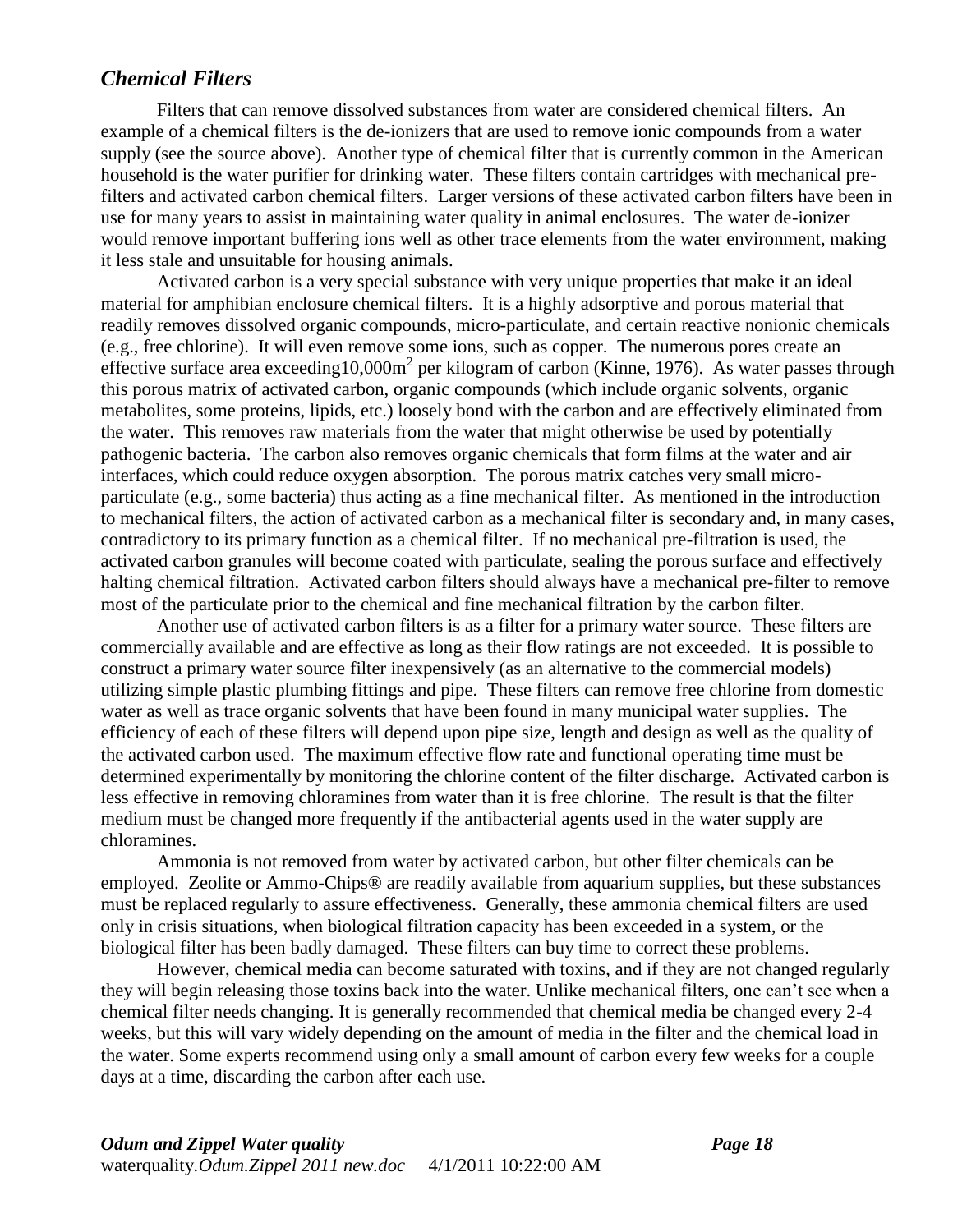#### <span id="page-19-0"></span>*Biological Filters*

I have briefly mentioned biological filtration in the preceding sections of this paper. Biological filtration is perhaps the most important and the most complex type of filtration in an enclosure. Its action is neither mechanical nor chemical. Its function is the accumulative effects of a community of millions of living bacteria. Once this community is established in an enclosure, its actions appear unified, as if the community was in itself a single separate organism. A biological filter possesses many basic characteristics of life itself and, for the purpose of this discussion, should be considered as both a community of organisms and as a separate life form that lives in symbiosis with the animals housed in the enclosure. For this reason, in the enclosure that depends upon biological filtration to maintain water quality, the health and well being of animals in the enclosure is directly related with the health of the biological filter.

Biological filters remove the toxic nitrogenous metabolic waste products of the animals and other organisms (e.g., decomposing bacteria) from the water in an enclosure. Most totally aquatic vertebrates excrete ammonia as a metabolic waste product. More terrestrial forms excrete urea or uric acid as metabolic waste, which is quickly reduced to ammonia by certain bacteria. The primary function of a biological filer is to oxidize toxic ammonia/ammonium  $(NH_3/NH_4^+)$  into a less toxic form, ultimately the nitrate ion  $(NO_3)$ . This process of bacterial oxidation of ammonia is called nitrifying. The nitrifying process involves two steps - each performed by different groups of bacteria: Those that oxidize ammonia and those that oxidize nitrites. Until recent work, it was generally believed that a *Nitrosomonas* and *Nitrobacter* were the primary bacteria involved in these processes. Genetic studies have shown that other forms of bacteria are involved in freshwater systems. Ammonia is primarily oxidized by *Nitrosospira* [\(Burrell et al., 2001\)](#page-28-15) and perhaps *Nitrosomonas,* while nitrites are oxidized *Nitrospira* [\(Hovanec et al.,](#page-28-16)  [1998\)](#page-28-16). These bacteria consume the nitrogenous waste products, utilize these wastes as a source of food and excrete nitrogen in a more oxidized form. Oxygen is crucial for nitrifying to take place and conditions in a biofilter must always be aerobic. The overall process follows the sequence below:



We have already discussed the toxicity of ammonia, nitrites, and nitrates in the earlier sections. Both ammonia and nitrites are very toxic, while the end product of the nitrifying process, nitrates, is not toxic in low concentrations. In a balanced symbiotic relationship between the animals that excrete waste products in the water and the biofilter that feeds from these wastes, both animal and bacteria benefit -- the animal by having a clean, unpolluted water supply and the bacteria for their very subsistence. Once this relationship is established in an enclosure, both animal and biofilter cannot exist without the other. If the filter dies, the water will rapidly become polluted and toxic substances will accumulate, threatening the life of the animal utilizing the water. If the animal is removed from the enclosure, the biofilter"s food supply is removed and the biofilter will slowly die of starvation.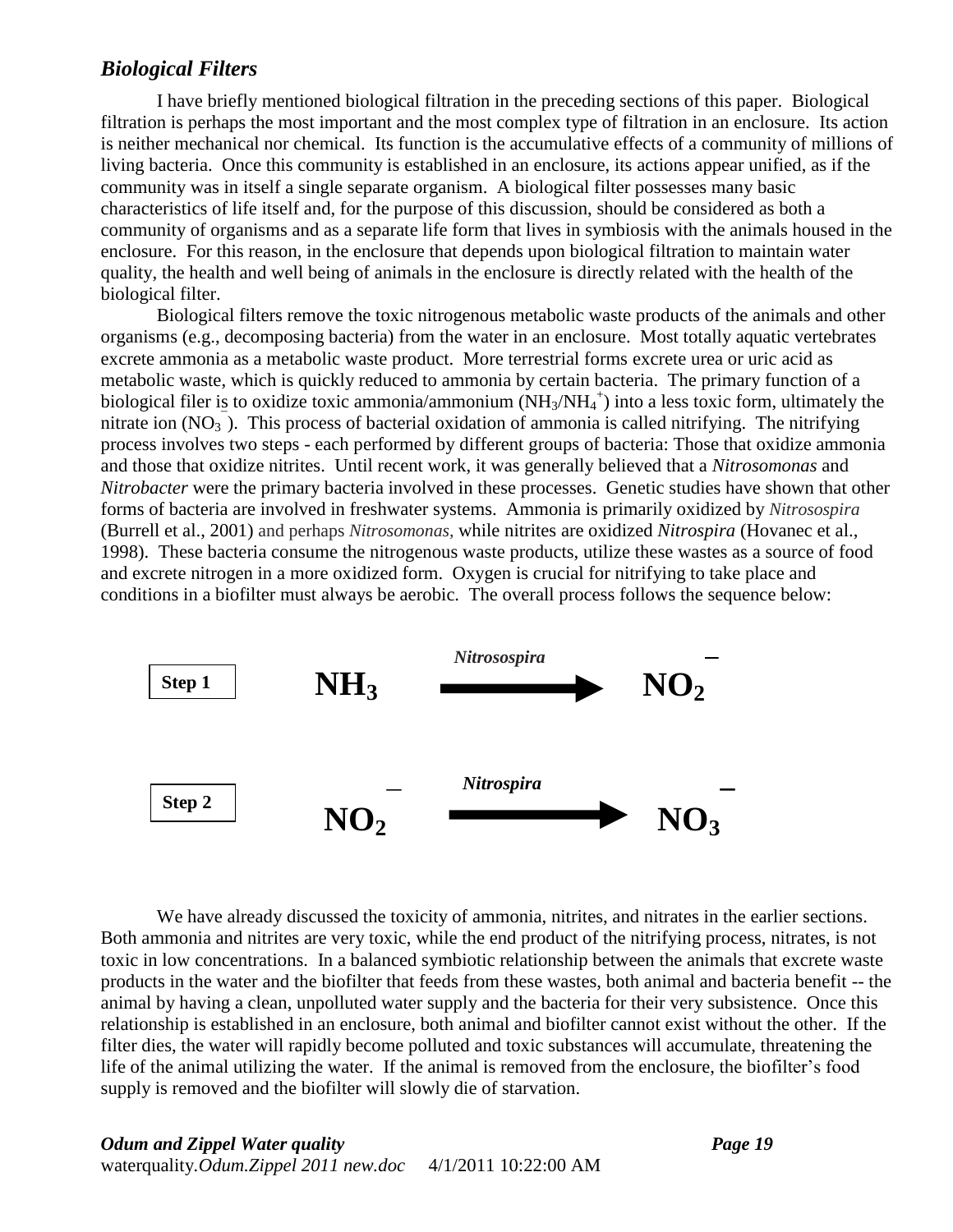The biofilter has three separate parts. First, there must be a suitable substrate for the bacteria to colonize. The second part is the mechanics of maintaining sufficient circulation through the substrate to provide enough oxygenated water for aerobic activities. The final part is the actual bacterial colony. Many different materials have been used as a substrate for biofilters. The most commonly used substrate in small enclosures is aquarium type gravel. Both silica and calcium carbonate based gravels are employed (the calcium carbonate has the extra benefit of acting as a source of carbonate ions for pH buffering). Other substances that have been employed for biofilter substrates include sand, porous plastics, porous ceramics, etc. Almost any nontoxic insoluble substance that has sufficient places for the *Nitrosospira and Nitrospira* to attach is suitable as a substrate. For this reason, the presence of nitrifying bacteria is not limited to the biofilter proper; they are found in every part of the aquatic system, attached to any structure that has a suitable micro-structure (e.g., activated carbon, tubing, rocks, decorations, walls, gravel, etc.) and is in a continuous aerobic environment. The biofilter is designed to give the maximum micro-sites for nitrifying bacteria to attach in the smallest volume possible, while maintaining an aerobic environment.

Circulation through the biofilter is normally accomplished through the use of pumps and airlifts. Water must flow through the filter medium slowly in order for the bacteria to be able to adsorb the nitrogenous wastes [\(Hawkins and Anthony, 1981;](#page-28-17) [Wickens and Helm, 1981\)](#page-29-11). The minimum flow rate is determined as the slowest flow rate that maintains aerobic conditions throughout the entire biofilter medium. If the flow rate is too slow or ceases entirely, the filter will become anaerobic and will start producing ammonia rather than adsorbing it [\(Stickney, 1979\)](#page-29-0). The nitrifying bacteria will quickly die and be replaced by species that are favored to live in an oxygen deficient environment. Many of the species of anaerobic bacteria produce toxic by-products, both inorganic (e.g., hydrogen sulfide) and organic (e.g., *Clostridium*). The resulting buildup of toxins could kill the animals that are in the enclosure.

In the small enclosure, a commonly used biofilter is the under-gravel filter. In its simplest form, the under-gravel filter is the least expensive and is extremely dependable in operation. A filter plate is installed on the bottom of the enclosure in the area that will contain water. It is then covered with 50 to 75mm of gravel. The filter plate forms passageways so that water can flow in a down direction through the gravel, under the plate and be discharged back into the water above the gravel. Airlift tubes are used to maintain flow through the gravel. Under-gravel filters also function as slow sand and gravel mechanical filters, removing particles effectively. Unfortunately, the accumulation of these particles in the filter medium can decrease the filter"s ability to function as a biological filter. The gravel must be swirled occasionally and the resulting suspended detritus siphoned off to prevent the accumulation of particulate from clogging the filter bed. If the filter bed is clogged, a cessation of water flow will occur and the filter will become anaerobic, causing the problems discussed earlier.

A modification of the under gravel filter is the reverse flow system. In this system, water is pumped under the filter plate so that the flow through the gravel is upward. The benefit to this modification is that the upward flow prevents the accumulation of detritus from entering the filter, thus preventing clogging. The particulate that does settle to the bottom lies on top of the filter bed, rather than being pulled into the gravel by the downward flow. If a reverse flow system is employed in an enclosure, there should always be a mechanical prefilter installed to remove particulate before the water is pumped under the gravel bed. This is important to prevent the accumulation of detritus under the filter plate, which could restrict flow. Experimentation established that the reverse flow system, when used in conjunction with a mechanical and activated carbon prefilter is more efficient in removing nitrogenous wastes than a direct flow system under unusually high biological loads (e.g. raising large numbers of amphibian larva [\(Odum et al., 1984\)](#page-29-1).

Sponge filters can also act as biofilters, using rising air bubbles to draw water through the medium. A sponge has countless nooks and crannies and provides a large surface area for bacterial growth. Sponge filters are appropriate for smaller tanks with only a few, small animals. However, like the gravel bed, the sponge acts as a mechanical filter and can become clogged with detritus. It must be cleaned periodically to remain effective. When cleaning it is important to rinse the sponge free of detritus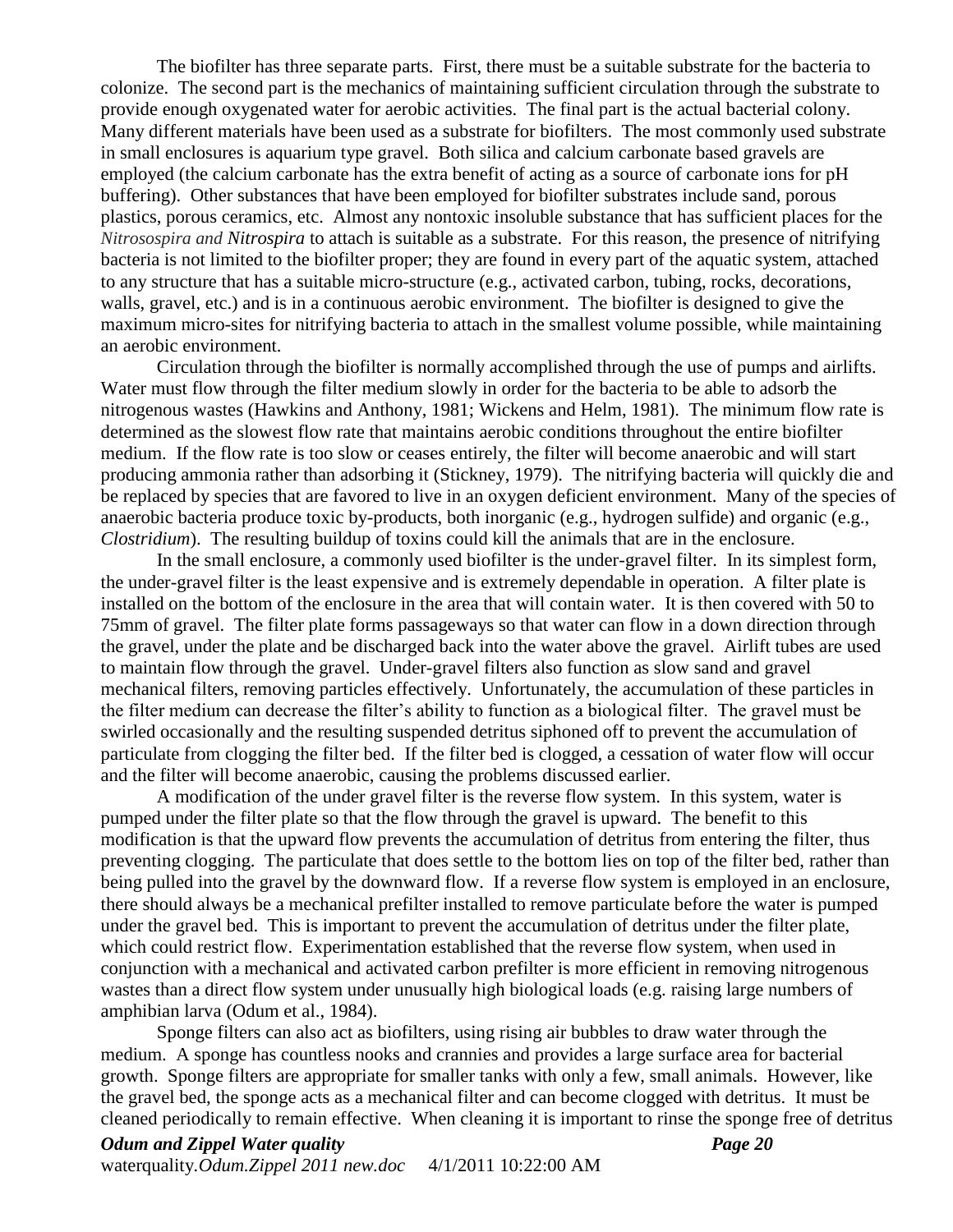without wiping out the bacterial colony. Usually, wringing under a warm stream of water a few times will suffice. Remember to always keep the water level above the plastic air tube on the sponge filter or little water will flow through it.

Nitrifying bacteria will also invade any mechanical filter and function as a biofilter if the flow rate is not too rapid. Certain types of mechanical filters provide the appropriate conditions for biofiltration better than others. One of the best is the slow sand filter. Generally the rapid sand filter"s flow rate is too fast to allow effective biological filtration (Wickins and Helm, 1981). The wad type filters usually have flow rates slow enough to provide adequate conditions for biofiltration. The main drawback in depending upon a mechanical filter to provide all or a large portion of the biological filtration in a system is that when the filter medium is replaced (to remove accumulated particulate) the bacterial colony is also

removed. The results can be catastrophic with a sudden rapid increase of ammonia and nitrites in the water. To prevent this situation, it is best to keep the biological and mechanical filters as separate parts of an overall system.

In some cases, it might be necessary to have more biological filtration than can be contained within the enclosure and the use of an auxiliary biofilter is needed. This can frequently occur in display enclosures, where in order to maintain an effective display of animals, the conditions may be crowded. To obtain extra biofiltration, a tank containing another biofilter can be used in conjunction with the display. Water is pumped from the display enclosure into the auxiliary biofilter and allowed to flow back to the display by gravity after it passes through the filter. Another external filter is the trickle filter. A medium of small plastic or ceramic balls or tubes is placed in a vertical tower structure several feet high. Water is sprayed on to the medium and allowed to trickle down the filter to a reservoir at the bottom. The medium is always wet and dripping, but never submersed. The water is then pumped back into the enclosure. These filters are very efficient because they provide a large surface area for the bacteria, as well as an oxygen saturated environment.

One of the newer and most efficient biofilters is the fluidized bed filter. These compact filters utilize the same basic technology as an



*Figure 3* A small fluidized bed filter

undergravel filter with several major improvements. A fluidized bed filter is usually in the form of a clear plastic tube 2-5 inches in diameter and 1-3 feet long, and hangs on the outside of the tank. A small pump feeds the filter, with a sponge prefilter to remove particulate. Water is pumped from the tank to the base of the filter where it then rises up through a bed of sand, out a port at the top and back into the tank. The flow of water is just great enough to keep the sand suspended in the water column without forcing it out of the filter. This sand provides a huge surface area for bacterial growth, and because it is constantly suspended in the water (fluidized), there are no dead spots as with an undergravel filter. These filters are rapidly gaining in popularity and replacing the more conventional wet/dry trickle filters. One of the authors has used QuikSand® fluidized bed filters for years with excellent results. A problem in using fluidized beds is that they deteriorate rapidly when water ceases to flow through them, e.g., during a power outage.

Do not confuse fluidized bed filters with sand filters; they both use sand, but that is where the similarities end. Water passes through a sand filter from the top down, compacting the sand bed, which acts as a dense mechanical filter to trap suspended particulate. They are decent mechanical filters but only marginal biological filters because they tend to clog and often develop by-pass channels in the medium during backwashing. Fluidized bed filters flow from the bottom up. They provide absolutely no mechanical filtration, just a huge, easily accessible surface area for bacterial growth.

#### *Odum and Zippel Water quality Page 21* waterquality*.Odum.Zippel 2011 new.doc* 4/1/2011 10:22:00 AM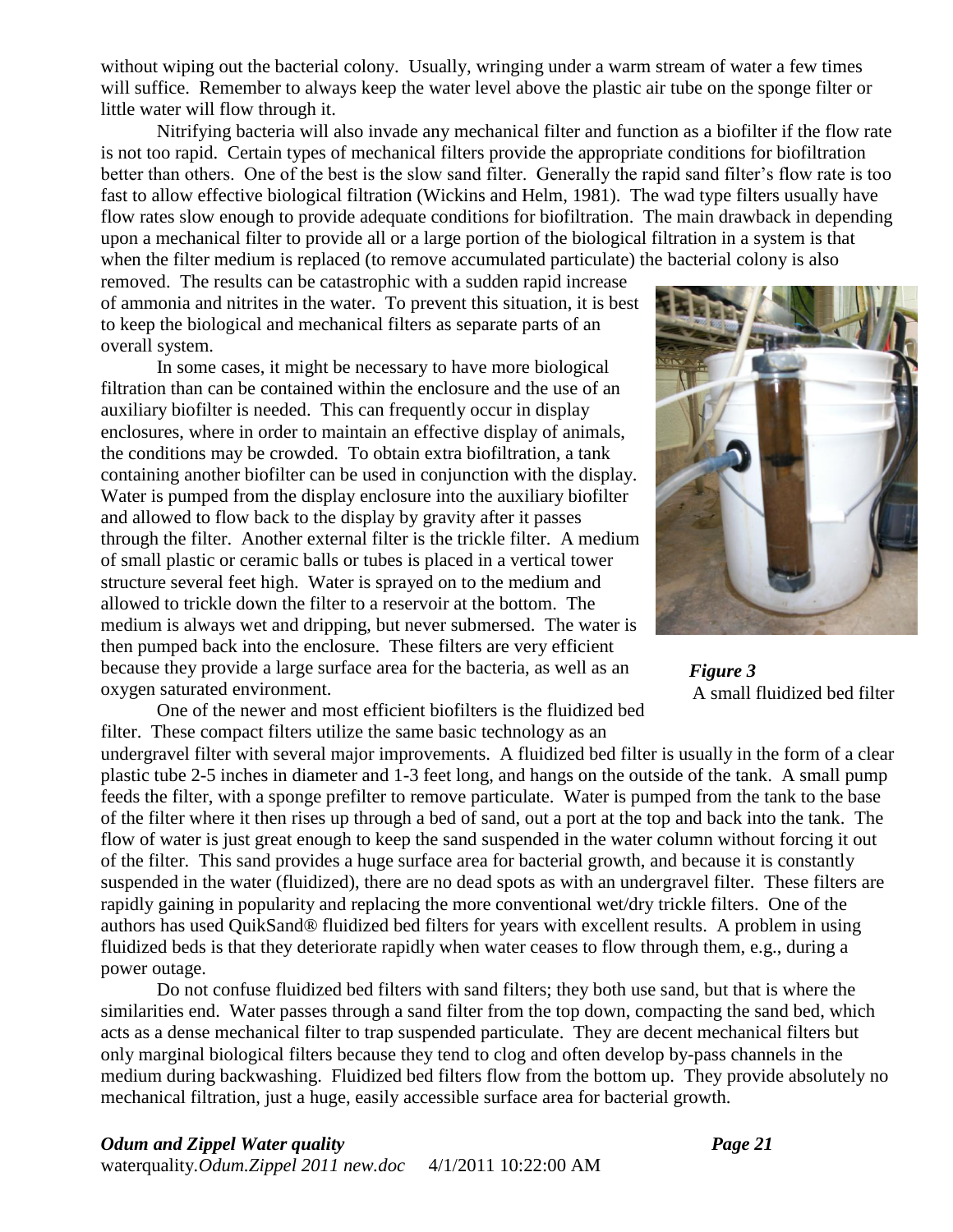#### <span id="page-22-0"></span>*Starting a biofilter*

The bacteria for biofiltration are present everywhere and one need only provide a suitable environment for them to grow and allow them ample time (usually 3-6 weeks at tropical temperatures) for them to colonize the filter. A source of food for the filter is mandatory to start a filter. This can be done by adding chemicals (see below), or the use of living aquatic organisms. Fish are commonly used by amphibian keepers to start a filter. The bio-load (mass of animals) should be kept low at first and the ammonia level frequently tested while the biofilter is becoming established. Seeding the new tank with some gravel or other biofilter medium (and the attached bacteria) from an established filter will usually accelerate the process, although considerations should be given to the possibility of transferring disease to the new tank from the seeding source.

In order for the biofilter to function it must be initially invaded by the appropriate bacteria, which in turn must reproduce to form a balanced colony, capable of keeping toxic nitrogenous wastes at a minimum. When an enclosure is first set up to house an amphibian, biofilter medium (e.g., gravel) is generally washed and disinfected. The best disinfectant is diluted household bleach. The residual chlorine can be neutralized to nontoxic chloride with sodium thiosulfate. At this time there is no biofilter. To establish the biofilter, food (in the form of ammonia) must be present. This can be from a natural source (e.g., an animal placed in the enclosure) or from a synthetic (usually ammonium chloride). When this food source for the bacteria is present, the organisms can invade the filter medium. The nitrifying bacteria can enter the system from the air, from the gut of an animal placed in the enclosure, or they can be seeded from an already established biofilter. Bacteria mixtures are also available as commercial products for the aquaculture industry, but it is questionable if these are really effective. The time it takes for the filter to become a balanced colony of bacteria can vary from a few days to several months, depending upon many factors, some of which are not fully understood. If animals are used to produce ammonia to initialize a biological filter, it is best to start with an absolute minimum biomass (e.g., one small amphibian or fish) and then increase the biomass in steps over a period of time while monitoring ammonia and nitrite concentrations.

The first bacteria that must become established are the *Nitrosospira,* which consume ammonia and produce nitrites. Once they are established, ammonia levels tend to fall rapidly. The growth of nitrite oxidizing bacteria may be inhibited in the presence of ammonia, which may cause a build up of nitrite until the concentration of ammonia has diminished [\(Lees, 1952\)](#page-28-18). High levels of nitrites may also inhibit the *Nitrosospira*. This inhibited response of the nitrifying bacteria occasionally causes the ammonia and nitrite levels to fluctuate until the filter colony reaches equilibrium. We have personally observed the initialization of many biofilters, and as long as the biomass is not too great, the nitrogenous waste product buildup is normally minimal, with a balanced filter usually being established in a week or two. This is not always the case and problems can occur. For this reason, the initiation of any biofilter should be monitored carefully to prevent the possible buildup of toxic wastes that may result in adverse problems with the housed animal.

Although nitrites tend to cycle with ammonia and testing only for the more toxic ammonia is generally sufficient, nitrites can present problems of their own. The bacteria that convert nitrites to nitrates require some phosphate in the water; if ammonia has spiked and waned but nitrites continue to be high, adding some phosphate is often enough to bring things inline. Excess nitrites can enter fish and amphibians and bind to the hemoglobin, interfering with respiration (brown-blood disease). Such animals will increase buccal pumping, gill waving, and/or trips to the surface for air, even though the water may be well oxygenated.

Hydrogen ions are also a product of biological filtration, so one must regularly test pH. Under certain circumstances (e.g., soft water, high bioload), a good biofilter can bring down the pH in a matter of days.

Instead of waiting 3-6 weeks while gradually increasing the bioload, one can cycle the tank without animals so that the biofilter will be established when the animals arrive. This technique has the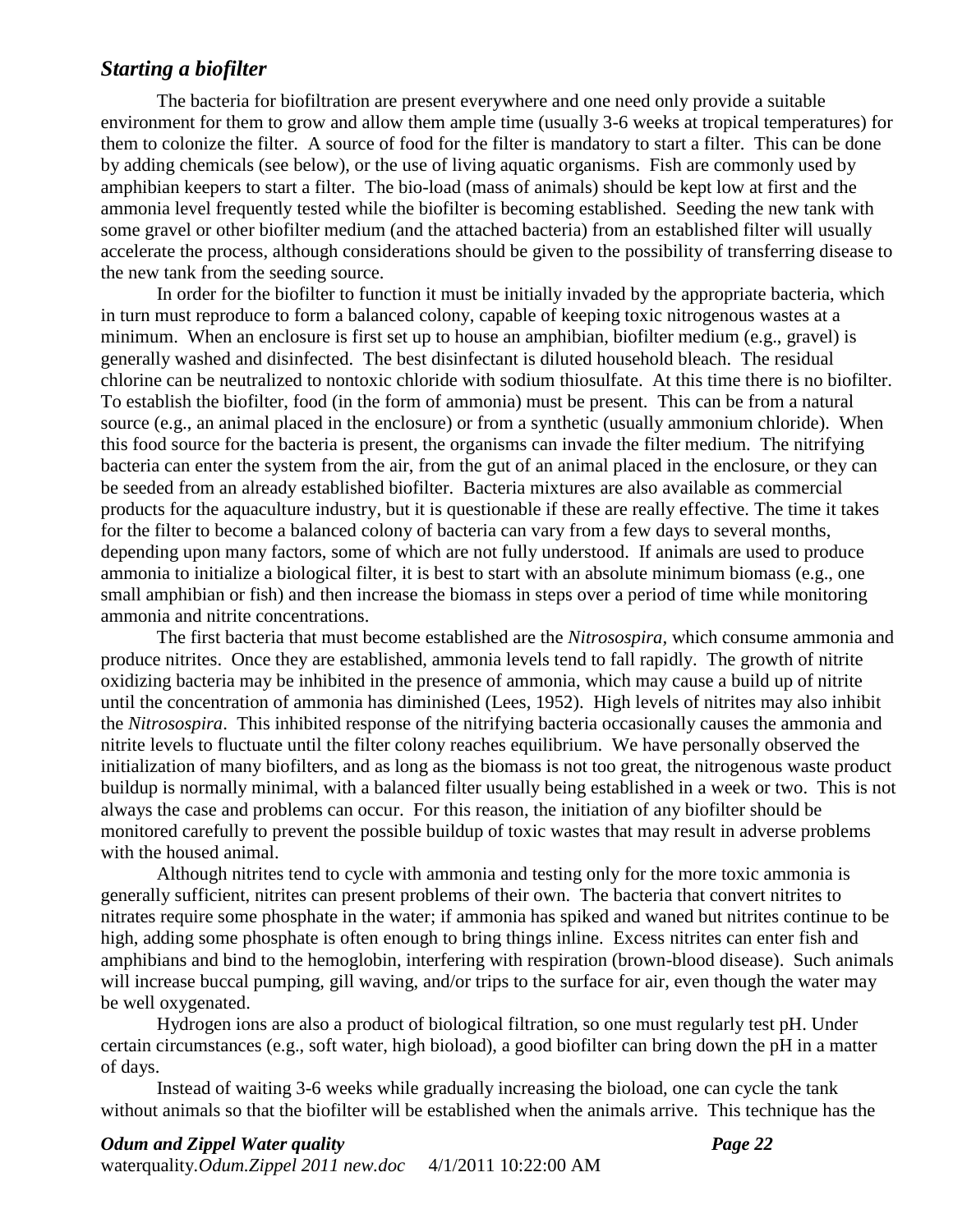additional bonus that no animals are put at risk while the filter is becoming established and toxins are spiking. One method suggested includes adding 4-5 drops of pure household ammonia (without additives or perfumes) everyday for each 10 gallons of water. Ammonia concentration will quickly spike and then wane, usually by the end of the first week. As ammonia is converted, a nitrite spike closely follows. At that point, cut back to 2-3 drops of ammonia per 10 gallons per day until nitrites reach 0. This technique works great, producing robust bacterial colonies in biofilters in less than 2 weeks. Exercise caution: ammonia is deadly toxic to fish and amphibians; make sure it has been consumed completely before animals are added.

A more refined approach is to dose with ammonium chloride (NH4Cl), which gives finer control over concentration and eliminates the risk of introducing secondary toxins (perfumes, detergents) sometimes found in household ammonia. To dose 4mg/l N per day, add 0.58g NH<sub>4</sub>Cl for each 10 gallons of water. Again, follow the ammonia spike and wait for nitrites to wane before adding animals.

#### <span id="page-23-0"></span>*Maintaining the biofilter*

Again, think of the biofilter as a living entity in the enclosure. The bacteria must be supplied with a constant flow of oxygenated water at the appropriate temperature, which contains low levels of ammonia and nitrite as food. Without these necessities, the filter will suffocate and starve. If the tank must sit idle (without animals), move the biofilter to a tank with animals to keep it going, or simply feed it ammonia (see section above) every day. Also, be aware of the amount of time a biofilter is shut down during servicing. The longer it is down, the more bacteria suffocate and the less effective the filter will be until it recovers. Do not clean a biofilter excessively; just rinse the media if and when necessary. Never use chemical disinfectants on a biofilter unless you plan start the initialization process again. Antibiotics can also kill a biofilter, so always treat sick animals in a separate "hospital" tank if possible.

It is a good idea to always keep a few extra biofilters going on tanks with heavy bioloads. That way, when a new tank is set up, a living biofilter is ready to transfer without having to wait for a new one to cycle. This is vital for that unexpected batch of tadpoles.

#### <span id="page-23-1"></span>*Plants*

Another often-overlooked form of filtration (bio and chemical) comes with the addition of living plants to the system. Plants help remove organic as well as inorganic waste from the water and are a great source of oxygen. Some aquarists use only living plants for filtration. Furthermore, plants greatly enhance the attractiveness of an aquarium and provide an oviposition site for many amphibians and fish. If the inhabitants of the tank are large or active and tear up rooted plants, try culturing the plants in a separate tank adjacent to the animal tank. Use the filters to pump water from one tank to the other. Just letting the tendrils of a potted plant, like pothos, dangle into a tank can significantly reduce nitrogenous wastes, especially nitrates.

## <span id="page-23-2"></span>**Other water quality technology**

There are two other devices one might want to consider: UV sterilizers and ozone generators. UV sterilizers expose small amounts of tank water to intense short wavelength ultraviolet light, thereby killing viruses, bacteria, fungi, and algae. The light is entirely contained within the sterilizer, which sits outside the tank, and poses no threat to the tank inhabitants. The key to its operation is that the water and microorganisms must be exposed to the UV light for a sufficient amount of time (contact time), and this is controlled by the water flow rate through the sterilizer. Each unit comes with its own recommended maximum flow rate – exceed this and the unit will be much less effective useless at sterilizing. UV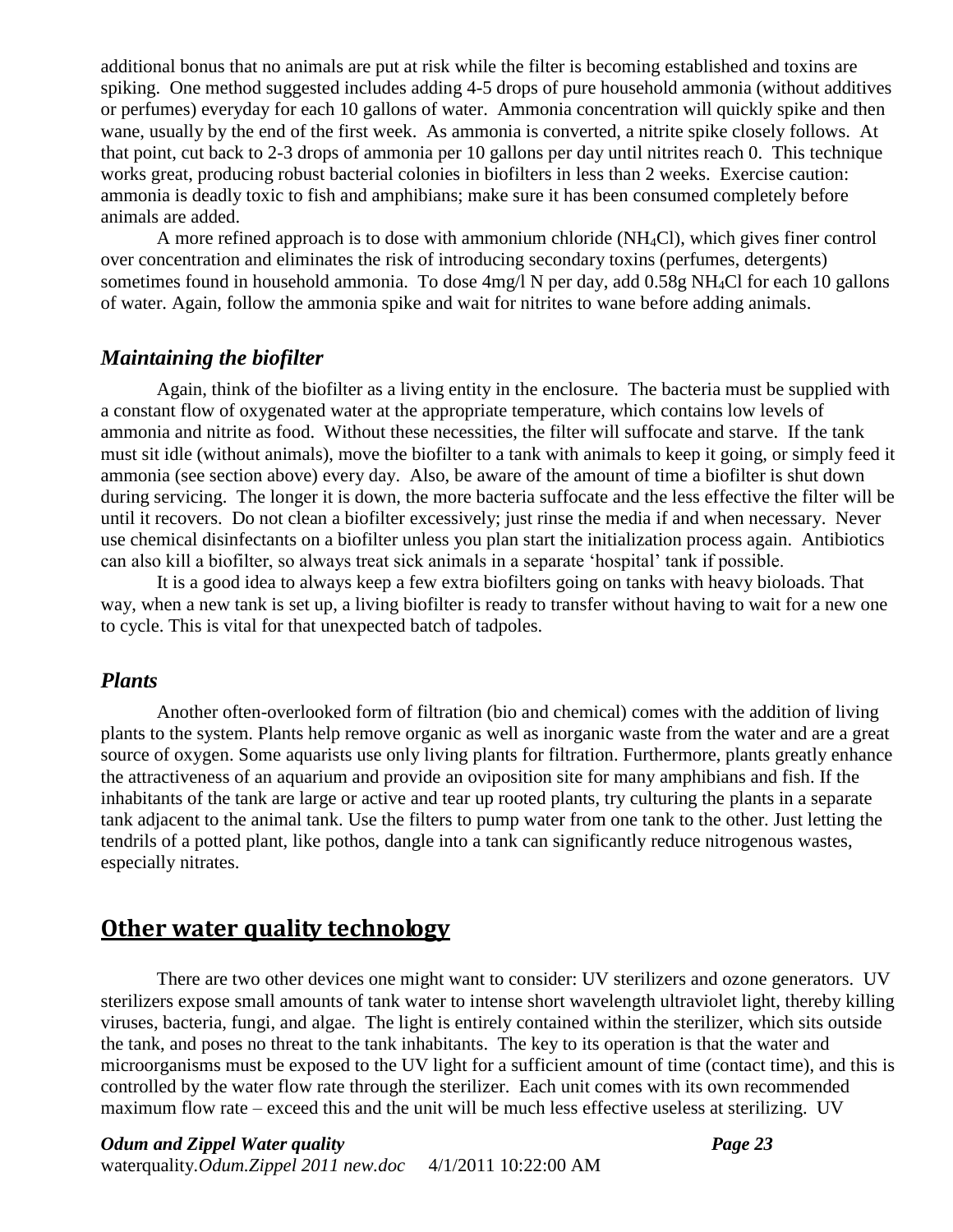sterilizers are usually put inline somewhere after the mechanical filter, as suspended particulates can block the light from hitting the target organisms. Installing a valve on the mechanical filter"s outflow line will allow a small portion of its effluent to be directed into the sterilizer tube and the majority of flow back into the tank. Like all UV lights, these bulbs are relatively short-lived and need to be replaced periodically (usually every 6 months). Using a sterilizer for only a couple hours per day is all that is required in some cases and extends bulb life. The amount of time the sterilizer needs to be on will depend on the tank size, sterilizer power, and flow rate through the sterilizer. The sterilizer vendor should be able to help with these calculations as they relate to each individual system. It is recommended not to use a UV sterilizer on a new tank until the biofilter is established. Also keep in mind that sterilizers heat the water as would a heater of equal wattage.

Understand that UV only sterilizes the water exposed to it, not all the water in the tank. While the effluent might be sterile, the tank water can still be teeming with microscopic organisms. A UV sterilizer does not kill everything in the tank, but by killing most of the organisms in the water passing through it, it helps keep microorganisms in check.

Ozone is a highly reactive form of oxygen containing three oxygen atoms  $(O_3)$  bound together (compared to normal oxygen  $O_2$ ). It chemically reacts with and destroys most organic molecules, pesticides, colors, and microorganisms in the tank. It provides complete water sterilization, but it can be a dangerous gas if not handled and vented correctly. Ozone generators force ozone into the water inline with the filtration system, and because ozone is a relatively unstable compound, it quickly reverts to the  $O<sub>2</sub>$  state and so will not harm the animals. When using ozone, the oxidation potential of the water needs to be monitored closely. If too much ozone is supplied and an excess remains in the enclosure water, the inhabitants in the tank could become bleached and burned.

## <span id="page-24-0"></span>**Water changes**

Regular water changes are essential to rid a system of the minor toxins that are not managed (like nitrates and phosphates), and to replenish any nutrients that were absorbed by the plants and animals. A minimum of 10-20% water change every 1-2 weeks will generally suffice.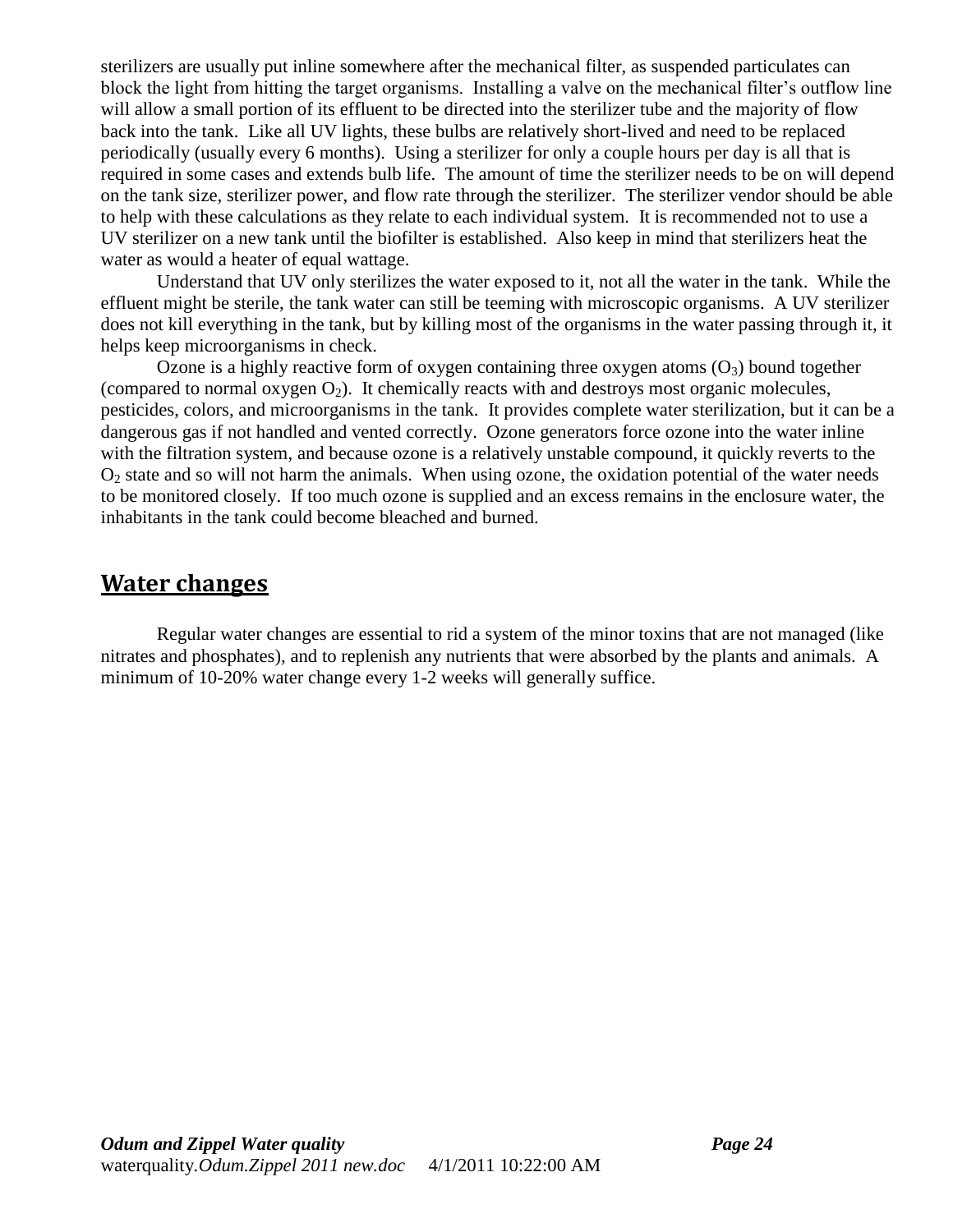## <span id="page-25-0"></span>**Conclusion**

Understanding water quality is essential for the long term successful breeding, rearing, and maintaining of amphibians in captivity. Proper monitoring of water can establish negative trends in aquatic systems before problems arise. Many times, the damage is done before the increase in mortality and morbidity is observed.

When a problem is encountered, the water quality should be tested (along with other possibilities) to determine if there is a cause and effect relationship. As mentioned earlier in this paper, if eggs or larvae die, water quality should be one of the first areas examined to find a possible cause. If mortality is a problem in keeping adult amphibians, check the quality of the water supply. If a relationship between water quality and mortality or health problems is discovered, improve the quality of the aquatic environment. The solutions to water quality problems are many, answers are found by applying the principles of water management.

#### <span id="page-25-1"></span>*The checklist for healthy aquatic systems:*

- Start with high quality water.
- Filter the water three different ways: mechanically, chemically, and biologically.
- Clean mechanical media at least weekly, replace chemical media regularly, and treat biological media as living organisms.
- Do not overcrowd a tank: keep the bioload reasonable.
- Do not over feed the animals: uneaten food and excessive feces will foul the water. Test the quality of the water regularly (at least ammonia and pH levels). Ask yourself, "Would I drink this water?"
- Where possible, incorporate live plants.
- Perform water changes often; if this is not possible or feasible, consider topping off with RO water to help maintain water chemistry in the interim.
- Monitor water quality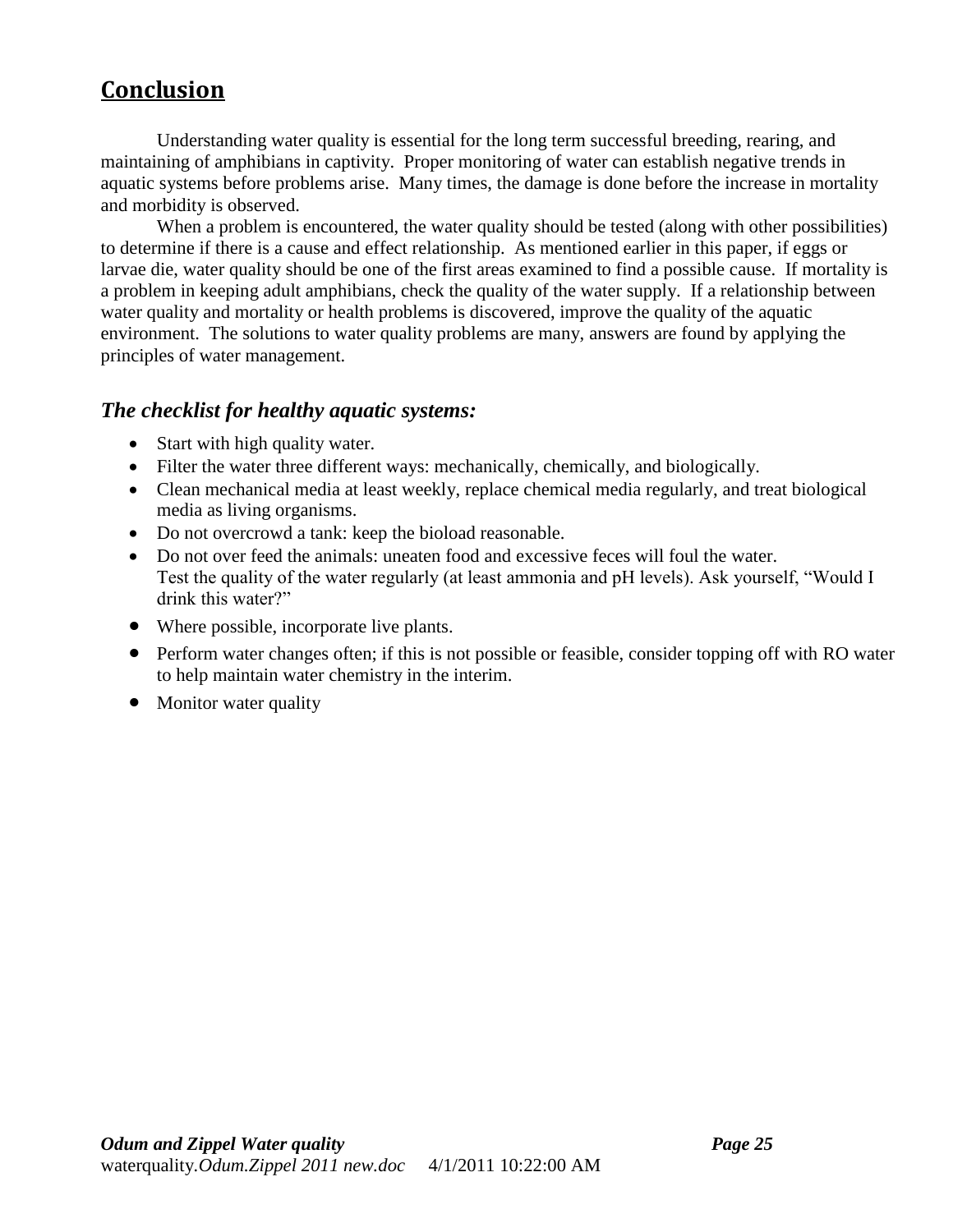## **Quick Reference Table**

<span id="page-26-0"></span>

| <b>WATER QUALITY</b>                             | <b>EFFECT ON AMPHIBIANS</b>                                                                                                                                                              | <b>ACCEPTABLE LEVELS</b>                                                                                                                    | <b>METHODS OF</b>                                                                                                                                                                 | <b>COMMENTS</b>                                                                                                 | <b>REFERENCES</b>                                                                                                                                                          |
|--------------------------------------------------|------------------------------------------------------------------------------------------------------------------------------------------------------------------------------------------|---------------------------------------------------------------------------------------------------------------------------------------------|-----------------------------------------------------------------------------------------------------------------------------------------------------------------------------------|-----------------------------------------------------------------------------------------------------------------|----------------------------------------------------------------------------------------------------------------------------------------------------------------------------|
| <b>PARAMETER</b>                                 |                                                                                                                                                                                          |                                                                                                                                             | <b>ALLEVIATION</b>                                                                                                                                                                |                                                                                                                 |                                                                                                                                                                            |
| Water hardness<br>(dissolved Ca and<br>Mg salts) | Hard waters can cause<br>skin problems in some<br>species osmotic<br>regulation of the<br>amphibian. Most show<br>a preference for 'soft<br>water', but this can be<br>species dependent | <75mg/l (ppm) of<br>$CaCO3$ for animals<br>that require soft<br>water<br>>100mg/l should be<br>considered hard<br>water for an<br>amphibian | Diluting hard water with<br>RO, DI or distilled<br>water<br>Hardening soft water<br>with Ca and Mg salts<br>(only recommended<br>for reconstituting<br>RO, DI distilled<br>water) |                                                                                                                 | (Wright and Whitaker,<br>2001)                                                                                                                                             |
| Dissolved oxygen as<br>O <sub>2</sub>            | Oxygen is needed for<br>amphibian respiration<br>and aerobic processes.                                                                                                                  | >80% Saturation                                                                                                                             | Aeration                                                                                                                                                                          | Some anurans and<br>salamanders may be<br>able to tolerate very<br>low levels of oxygen                         | (Gulidov, 1969; Brungs,<br>1971; Siefert and<br>Spoor, 1973;<br>Carlson and Siefert,<br>1974; Siefert et al.,<br>1974; Odum et al.,<br>1984; Wright and<br>Whitaker, 2001) |
| <b>Gas Supersaturation</b>                       | Gas bubble disease                                                                                                                                                                       | Gases should be at<br>equilibrium with<br>atmosphere                                                                                        | Aeration until<br>equilibrium is<br>achieved                                                                                                                                      | Common in well water<br>and pressurized<br>municipal water<br>sources, especially<br>when cold                  |                                                                                                                                                                            |
| Ammonia/Ammonium<br>$-NH_3/NH_4^+$               | Very toxic                                                                                                                                                                               | $<$ 0.2 mg/l, N as un-<br>ionized ammonia                                                                                                   | Biological filtration,<br>chemical filtration<br>with appropriate<br>medium, or water<br>changes                                                                                  | Metabolic waste<br>product<br>Ammonia/ammoniu<br>m ratio is pH and<br>temperature<br>dependent (see<br>Table 2) | (Tabata, 1962; Herbert<br>and Shurben, 1965;<br>Ball, 1967; Jofre and<br>Karasov, 1999;<br>Rouse et al., 1999;<br>Wright and<br>Whitaker, 2001)                            |
| Nitrites $NO2$                                   | Toxic                                                                                                                                                                                    | <0.5 mg/l, but ideally<br>zero                                                                                                              | Biological filtration,<br>chemical filtration<br>with appropriate<br>medium, or water<br>changes                                                                                  | A product of aerobic<br>biological action on<br>ammonia NH3/NH4+<br>Very Toxic to A.<br>tigrinum larvae         | (Klinger, 1957; Russo et<br>al., 1974; Westin,<br>1974; Huey and<br>Beitinger, 1980;<br>Marco et al., 1999;<br>Wright and<br>Whitaker, 2001;                               |

*Odum and Zippel Water quality Page 26* waterquality*.Odum.Zippel 2011 new.doc* 4/1/2011 10:22:00 AM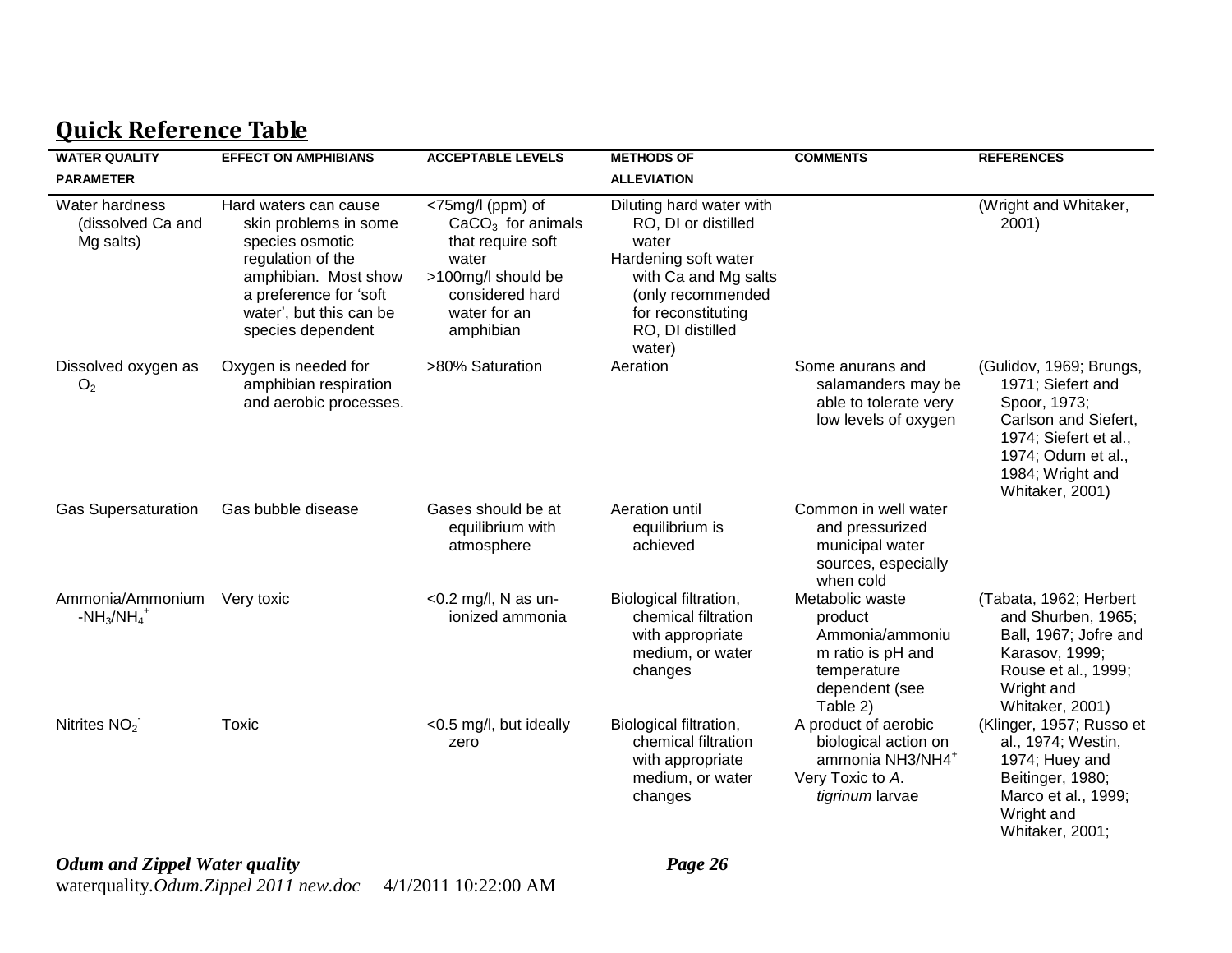| Nitrates $NO3$                                      | Slightly toxic                                                                                             | <50.0 mg/l                                                                                                                                                          | Remove by<br>photosynthetic<br>action of green<br>plants and by water<br>changes     | This is the end product<br>of biological filtration                                                                                                                                                                     | Hoffmann, 2010)<br>(Westin, 1974; Wright<br>and Whitaker, 2001)          |
|-----------------------------------------------------|------------------------------------------------------------------------------------------------------------|---------------------------------------------------------------------------------------------------------------------------------------------------------------------|--------------------------------------------------------------------------------------|-------------------------------------------------------------------------------------------------------------------------------------------------------------------------------------------------------------------------|--------------------------------------------------------------------------|
| pH                                                  | Can cause metabolic<br>problems if not within<br>acceptable range for<br>species, disrupts ion<br>exchange | Species dependent, but<br>usually near neutral.<br>pH below 6 and<br>above 8 are<br>potential a problem                                                             | Change water source or<br>add appropriate<br>buffers                                 |                                                                                                                                                                                                                         | (Cummins, 1989;<br>Warner et al., 1991;<br>Wright and<br>Whitaker, 2001) |
| Chlorine Cl <sub>2</sub>                            | Very toxic                                                                                                 | Undetectable                                                                                                                                                        | Aerate for 24 hours or<br>add chemical<br>dechlorinator (e.g.<br>sodium thoisulfate) | Some adult forms seem<br>to be able to tolerate<br>chlorinated water:<br>Ceratophrys ornata,<br>Rana catesbeiana,<br>Ambystoma<br>texanum,<br>Ambystoma<br>tigrinum, Litoria<br>caerulea,<br>Ichthyophis<br>kohtaoensis | (Arthur and Eaton,<br>1971; Culley, 1992)<br>R. A. Odum, pers.<br>obs    |
| Chloramines (CINH <sub>2</sub> ,<br>$CIN2H, CIN3$ ) | Very toxic                                                                                                 | <0.01 mg/l as Cl                                                                                                                                                    | Use chemical treatment<br>specific for<br>chloramines (e.g.<br>Prime)                | Similar to $Cl2$ in toxicity,<br>but also releases<br>ammonia                                                                                                                                                           | (EPA, 1986)                                                              |
| Copper (Cu)                                         | Toxic                                                                                                      | $<$ 0.05mg/l                                                                                                                                                        | Carbon filtering and<br>carbonate<br>precipitation<br>Don't use copper pipes         | Copper water supply<br>pipes can be flushed<br>before collecting<br>water                                                                                                                                               | (Landé and Guttman,<br>1973)                                             |
| Phosphates $(PO4-3)$                                | Toxic to many animals,<br>interferes with calcium<br>metabolism                                            | Toxicity may be species<br>specific. EPA limits<br>$PO4-3$ to 10mg/l.<br>Applications of 1-<br>mg/l are considered<br>effective for<br>preventing pipe<br>corrosion | Phosphate sponges<br>and filters are<br>available to absorb<br>phosphates            | Atelopus spp larvae<br>seem to be<br>particularly sensitive<br>to phosphate toxicity                                                                                                                                    |                                                                          |

**DI. de-ionized; DO. dissolved oxygen; EPA. Environmental Protection Agency; RO. reverse osmosis.**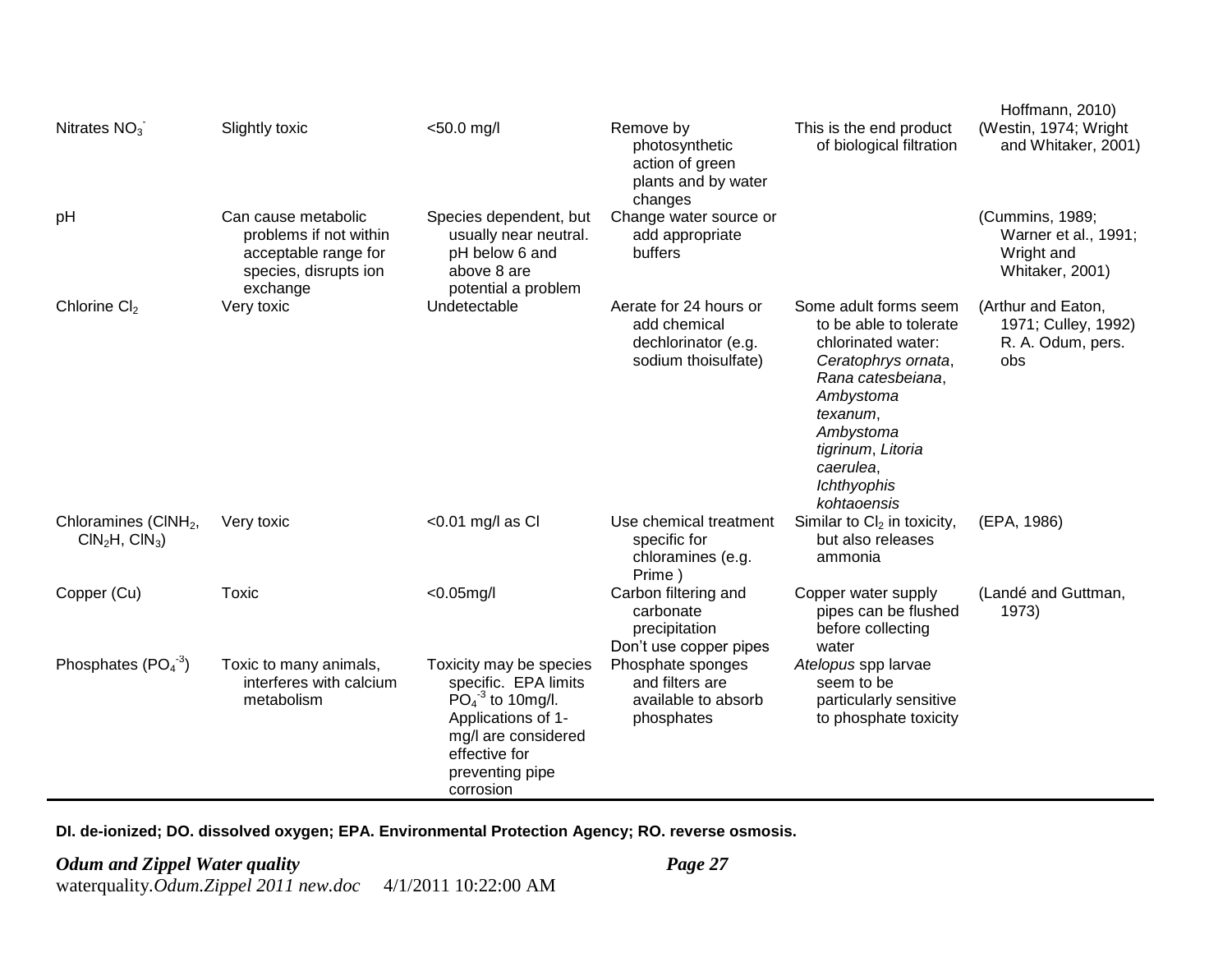## <span id="page-28-29"></span><span id="page-28-23"></span><span id="page-28-21"></span><span id="page-28-20"></span><span id="page-28-0"></span>**Literature Cited**

- <span id="page-28-30"></span><span id="page-28-12"></span>Arthur, J. and J. Eaton. 1971. Chloramine Toxicity to the Amphipod Gammarus Pseudolimnaeus and the Fathead Minnow(Pimephales Promelas).
- <span id="page-28-28"></span><span id="page-28-5"></span>Ball, I. 1967. The Relative Susceptibilities of Some Species of Fresh-Water Fish to Poisons--I. Ammonia. Water Research 1(11-12): 767-775.
- <span id="page-28-1"></span>Brungs, W. 1971. Chronic Effects of Low Dissolved Oxygen Concentrations on the Fathead Minnow (Pimephales Promelas). J. Fish. Res. Board Can 28(8): 1119-1123.
- <span id="page-28-31"></span><span id="page-28-15"></span>Burrell, P., C. Phalen and T. Hovanec. 2001. Identification of Bacteria Responsible for Ammonia Oxidation in Freshwater Aquaria. Applied and environmental Microbiology 67(12): 5791–5800.
- <span id="page-28-2"></span>Carlson, A. and R. Siefert. 1974. Effects of Reduced Oxygen on the Embryos and Larvae of Lake Trout (Salvelinus Namaycush) and Largemouth Bass (Micropterus Salmoides). J. Fish. Res. Board Can 31(8): 1393-1396.
- <span id="page-28-19"></span><span id="page-28-10"></span>Conant, R. and J. Collins. 1991. A Field Guide to Amphibians and Reptiles of Eastern and Central North America, Houghton Mifflin Co., Boston, MA.
- <span id="page-28-22"></span>Culley, D. 1992. Managing a Bullfrog Research Colony. The Care and Use of Amphibians, Reptiles and Fish in Research. Bethesda, Scientists Center for Animal Welfare 30-40.
- <span id="page-28-27"></span><span id="page-28-11"></span>Cummins, C. 1989. Interaction between the Effects of Ph and Density on Growth and Development in Rana Temporaria L. Tadpoles. Functional Ecology 3(1): 45-52.
- <span id="page-28-7"></span>Emerson, K., R. Russo, R. Lund and R. Thurston. 1975. Aqueous Ammonia Equilibrium Calculations: Effects of Ph and Temperature. Journal of the Fisheries Research Board of Canada 32: 2379-2383.
- Epa. 1986. Quality Criteria for Water 1986, Office of Water Regulations and Standards Washington, DC.
- <span id="page-28-26"></span><span id="page-28-13"></span>Esvelt, L., W. Kaufman and R. Selleck. 1971. Toxicity Removal from Municipal Wastewaters. Volume Iv. A Study of Toxicity and Biostimulation in San Francisco Bay-Delta Waters, SERL-71-7, California Univ., Berkeley (USA). Sanitary Engineering Research Lab.
- <span id="page-28-24"></span>Gulidov, M. 1969. Embryonic Development of the Pike, Esox Lucius, When Incubated under Different Oxygen Conditions. Probl. Ichthyol 9: 841-851.
- <span id="page-28-17"></span>Hawkins, A. and P. Anthony. 1981. Aquarium Design. **Aquarium Systems**. A. Hawkins. London, Academic Press**:** 1-46.
- <span id="page-28-25"></span><span id="page-28-4"></span>Herbert, D. and D. Shurben. 1965. The Susceptibility of Salmonid Fish to Poisons under Estuarine Conditions. Ii. Ammonium Chloride. Air and water pollution 9: 89.
- <span id="page-28-3"></span>Hoffmann, H. 2010. Cyanosis by Methemoglobinemia in Tadpoles of Cochranella Granulosa (Anura: Centrolenidae). Rev. Biol. Trop. (Int. J. Trop. Biol.) Vol. 58 (4): 1467-1478, December 2010 58(4): 1467-1478.
- <span id="page-28-16"></span>Hovanec, T., L. Taylor, A. Blakis and E. Delong. 1998. Nitrospira-Like Bacteria Associated with Nitrite Oxidation in Freshwater Aquaria.
- <span id="page-28-9"></span>Huey, D. and T. Beitinger. 1980. Toxicity of Nitrite to Larvae of the Salamander Ambystoma Texanum. Bulletin of Environmental Contamination and Toxicology 25(1): 909-912.
- <span id="page-28-6"></span>Jofre, M. and W. Karasov. 1999. Direct Effect of Ammonia on Three Species of North American Anuran Amphibians. Environmental Toxicology and Chemistry 18(8): 1806-1812.
- <span id="page-28-14"></span>Kinne, O. 1976. Cultivation of Marine Organisms: Water Quality Management and Technology. **Marine Ecology: A Comprehensive, Integrated Treatise on Life in Oceans and Coastal Waters: 3. Cultivation**. O. Kinne. London, Wiley. 3**:** 19-300.
- <span id="page-28-8"></span>Klinger, K. 1957. Sodium Nitrite, a Slow Acting Fish Poison. Schweiz, Z. Hydrol 19(2): 565.
- Landé, S. and S. Guttman. 1973. The Effects of Copper Sulfate on the Growth and Mortality Rate of Rana Pipiens Tadpoles. Herpetologica 29(1): 22-27.
- <span id="page-28-18"></span>Lees, H. 1952. The Biochemistry of the Nitrifying Organisms. 1. The Ammonia-Oxidizing Systems of Nitrosomonas. Biochemical Journal 52(1): 134.

#### *Odum and Zippel Water quality Page 28*